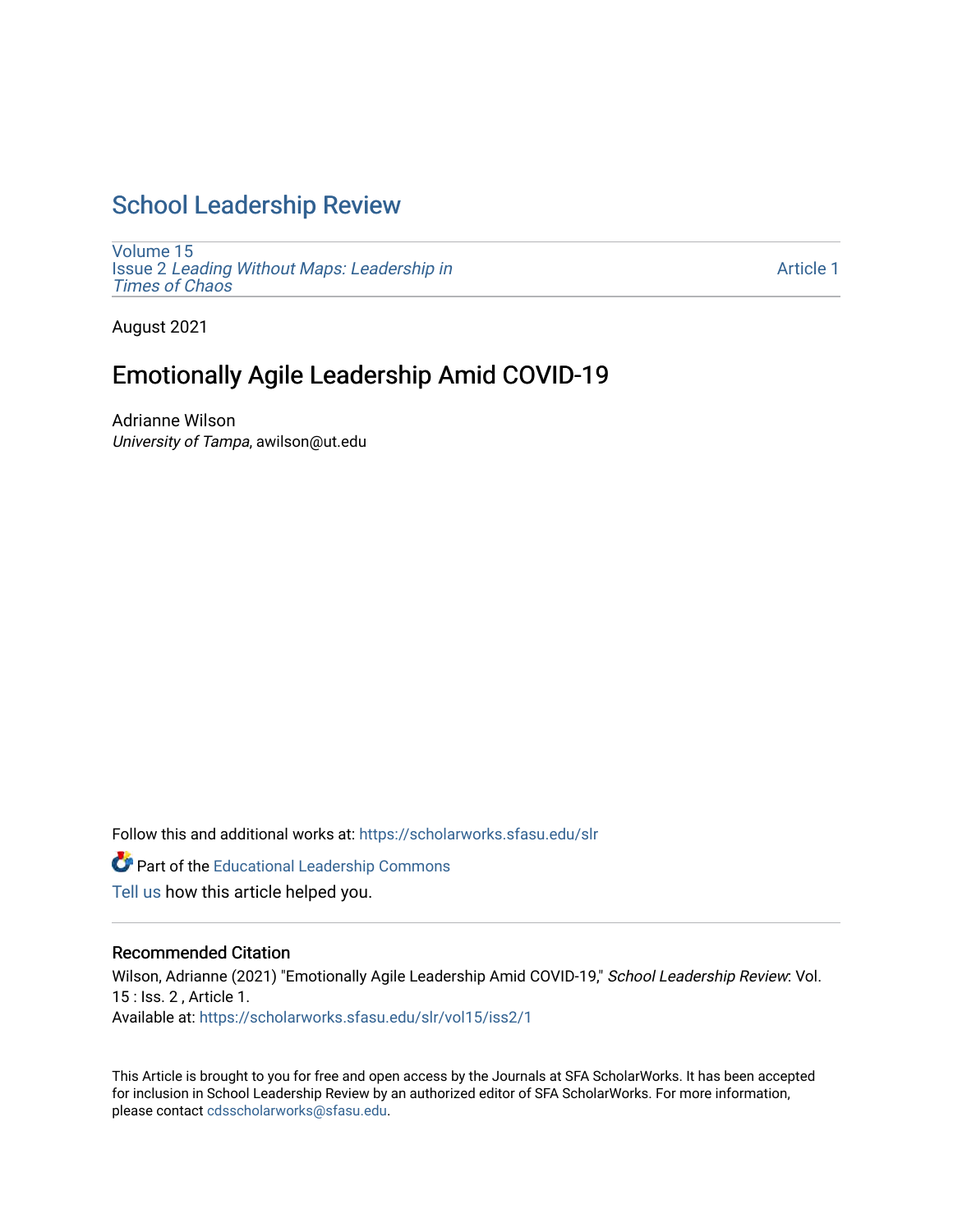**Emotionally Agile Leadership Amid COVID-19**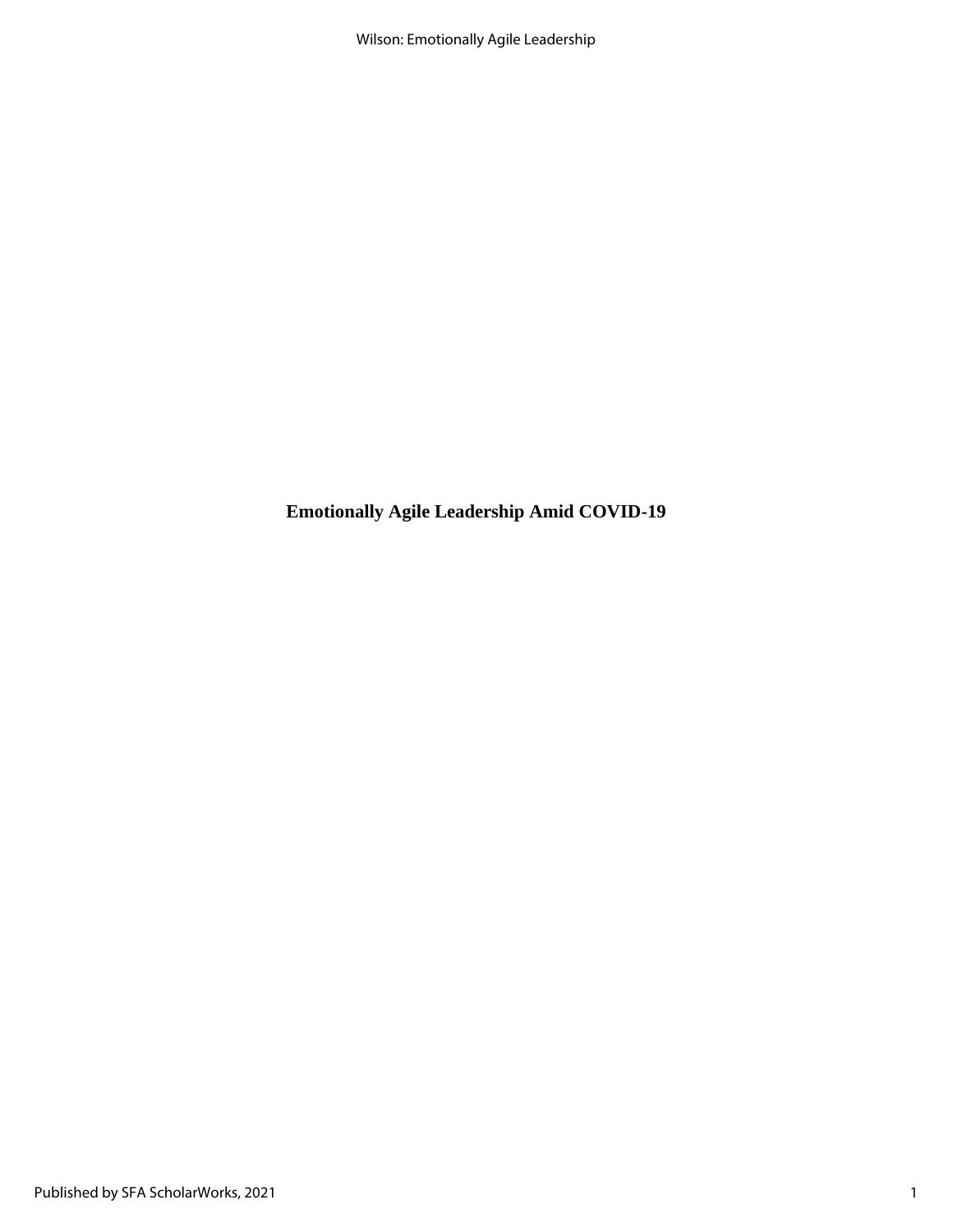#### **Introduction**

Over the last decade, the demands of the principalship have increasingly surmounted due to growing accountability measures associated with teacher performance and student achievement (Wells, 2013; West et al., 2014). Adding to the scope of school administration is the challenge of improving chronically low performing schools. With approximately 2.5 million students at more than 5,000 failing schools in the U.S., closing the achievement gap is, and continues to be, urgent (Duke, 2006; Fisher et al., 2011). These challenges have been exacerbated by the emergence of the novel COVID-19 pandemic which has widened the opportunity gap while also magnifying the racial, social, and economic inequities amongst students throughout the United States.

School leaders' roles have unexpectedly and dramatically morphed as a result of the COVID-19 crisis. With such sudden shifts in response to this crisis, school leaders have found themselves in the position of leading in "triage-like" conditions, with either no playbook or a very limited one, to mitigate the challenges of leading a school during COVID-19. The COVID-19 crisis resulted in abrupt school closures across the United States and an expedited transition to online learning. With this transition from the classroom to an online learning environment, emerging literature supports that this conversion from onsite schooling to a solely online modality of education will impact educational outcomes. A recent study by the Annenburg Institute for School Reform projected that COVID-19 learning losses will result in students likely returning in fall 2020 with approximately 63-68% of the learning gains in reading and with 37-50% of the learning gains in math relative to a typical school year (Kuhfeld et al., 2020).

Being a school leader comes with a great deal of responsibility; however, the existing literature is limited on how school leadership programs can adequately prepare candidates to effectively manage the emotional weight associated with leading in a high-stress and high-accountability schooling environment during times of crisis such as a pandemic. School leaders are often faced with numerous decisions which impact the livelihood of others and educational outcomes of students. With such high levels of stress, individuals are often placed in emotionally demanding situations that can ultimately create a sense of secondary trauma and mental strain, if not properly managed. Research supports that intense and consistent emotional turmoil exacerbated by the stress of school leadership can present mental, emotional, physical, and medical threats (Boyatzis & McKee, 2005; Murphy, 2011; Sorenson, 2007). As a result of the current pandemic, COVID-related crisis management has exacerbated stress for school leaders. A study conducted in May of 2020 by the Yale Center for Emotional Intelligence (YCEI), in collaboration with the Council of School Supervisors and Administrators (CSA) in New York City, revealed that 95% of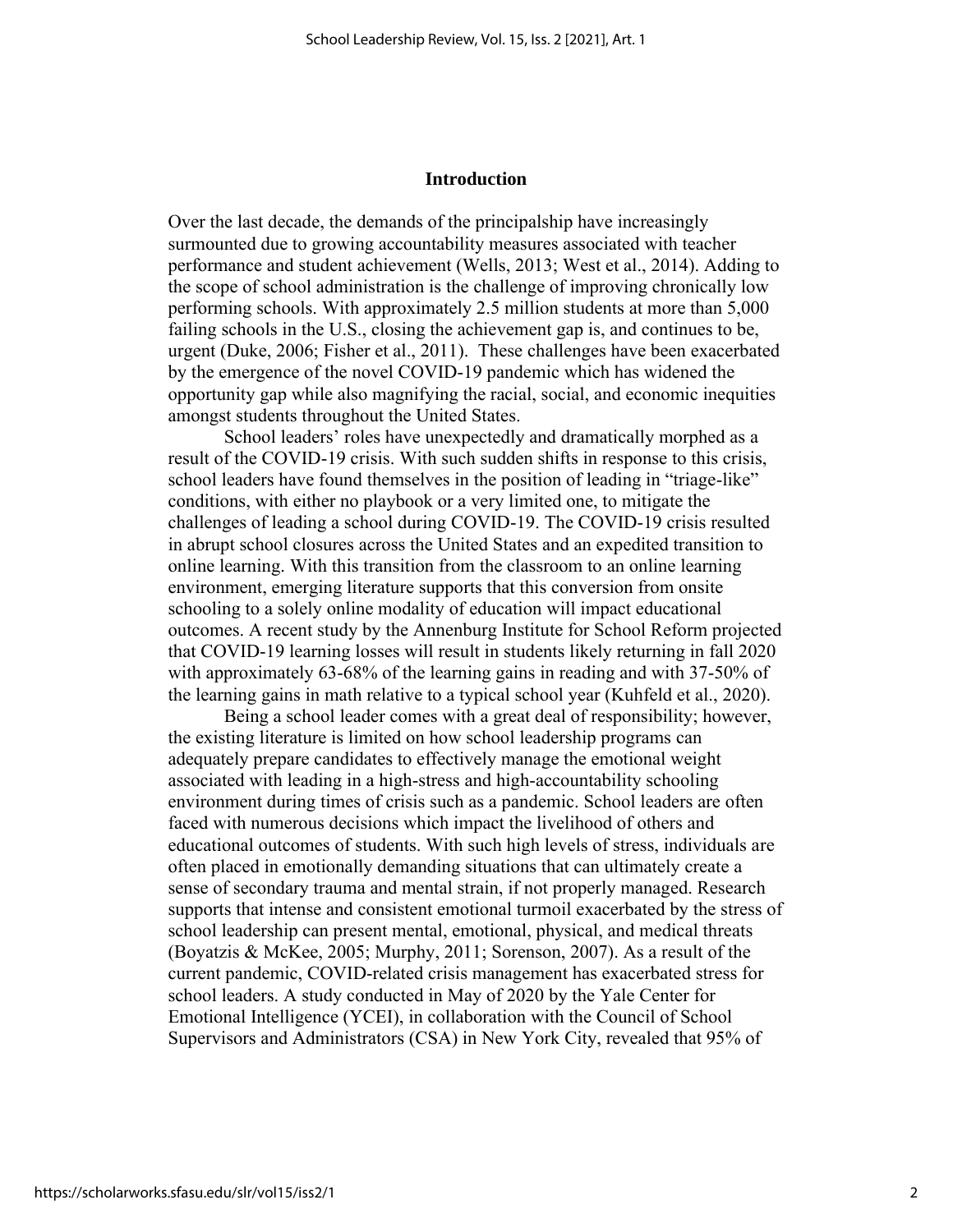participants experienced negative emotions in response to leading during the COVID-19 pandemic (Brackett et al., 2020). In this study, anxiety was the most commonly mentioned emotion followed by feelings of being overwhelmed, sadness, stress, frustration, uncertainty, and worry. In response to these emotions, survey results indicated that most school leaders reported that they were using a range of ineffective strategies to manage their anxiety (Brackett et al., 2020).

The negative emotions reported as a result of COVID-19 is impacting the retention of school principals and exacerbating an already challenging principal attrition crisis (Fink & Brayman, 2006; Levin et al. 2020; Pijanowski et al., 2009). An August 2020 poll conducted by the National Association of Secondary School Principals indicated that 45% of school administrators reported accelerated plans to leave the profession due to working conditions as a result of the COVID-19 pandemic (Farrace, 2020). Often regarded as a "job too big for one," the new demands associated with leading schools has perpetuated a culture of stress across the United States. A recent study supported that school leaders with greater levels of emotional exhaustion were more likely to experience a range of negative emotions and were less likely to experience various positive emotions, leading to less job satisfaction and an increased likelihood of career change or retirement (Brackett et al., 2018).

The COVID-19 pandemic has produced unprecedented times which require unconventional approaches to school leadership. Many school administrators, particularly those new to the field, do not anticipate the risk associated with workplace stress (Boyatzis & McKee, 2005). In recognizing the dire need to not only improve schools but to also sustain them during times of crisis, it is imperative that school leadership preparation and training is inclusive of grooming modern-day school administrators for effective crisis management. School crisis management during the COVID-19 pandemic has offered opportunities to explore how educational leadership programs across the United States can better prepare candidates for stress management during times of crisis.

Historically, educational leadership programs have been deemed as needing improvement. Critics argue that most university school leadership programs offer curricula and preparation that is out of touch with modern-day responsibilities associated with the role of school leadership (Mahfouz, 2017). In an attempt to address this need for improvement, new professional standards for educational leaders were adopted by the National Policy Board for Educational Administration in November 2015. These new standards emphasized the importance of "promoting each student's academic success and well-being;" however, did not address the well-being of school leaders (National Policy Board for Educational Administration, 2018).

This is a major oversight, considering the level of influence school administrators have on the overall cultural health of their schools. Educational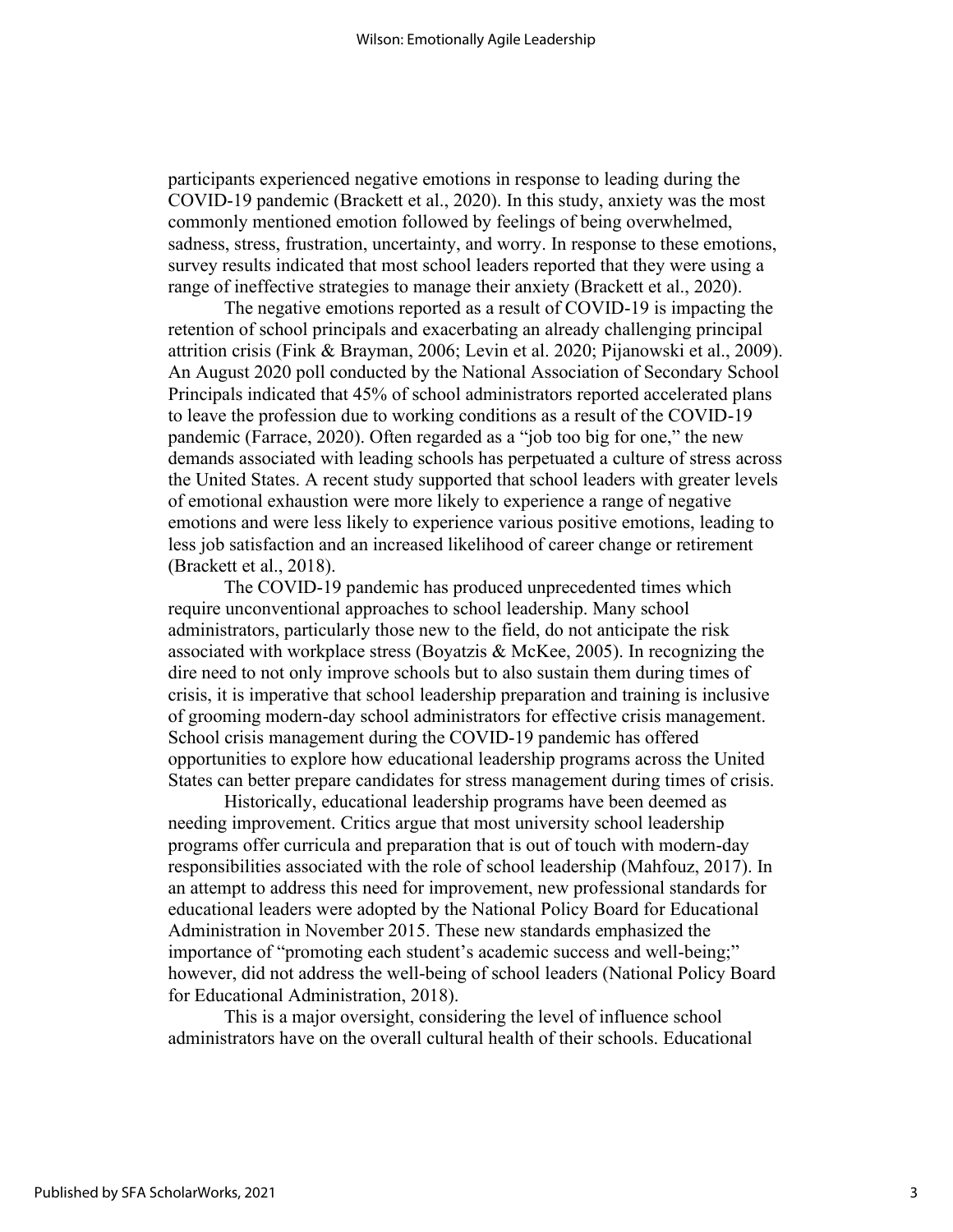leadership preparation programs have been criticized for reinforcing this oversight by not providing adequate preparation on effectively managing the emotional aspects associated with school leadership (Barnett, 2004; Hale & Moorman, 2003). Consequently, university preparation programs tend to address the "hard skills," such as managerial responsibilities, without addressing the "soft skills," such as social-emotional well-being (Hale  $&$  Moorman, 2003). As the role of school leaders has changed dramatically, neither professional development programs nor formal university-based programs can, at present, adequately prepare candidates for twenty-first century school leadership (Schmidt, 2010).

Prior research on educational reform has rarely taken educators' emotions into consideration (Hargreaves, 2001). Spillane et al. (2002) supported that using social-emotional well-being as a theoretical construct in educational leadership, is often overlooked and given the least recognition in leadership preparation programs. This literature supports a need for educational leadership preparation to understand how emotions influence and are influenced by the work of school leaders.

The conceptual framework for this article is based on an extensive literature review on stress management for school leaders, emotional agility, and emotional intelligence. This article offers practical strategies to guide educational leadership programs with how to cultivate emotionally agile school leaders.

#### **The Study of Emotions**

The study of emotions includes both a sociological and psychological perspective. This paper focuses on the sociological perspective of emotions to better understand how educational leadership programs can prepare candidates from a social-emotional construct. The sociological perspective distinguishes emotions from being merely psychological and instead explores how work-related stressors associated with school leadership impacts emotional well-being (Hargreaves, 1998; Schmidt, 2010).

Susan David (2016), author of *Emotional Agility: Get Unstuck, Embrace Change, and Thrive in Work and Life,* describes emotional agility as having the capacity to discern environmental cues within an organization using the needed emotional tenor at a given time and then responding in a manner that is in alignment with an individual's personal values. Essentially, emotional agility is the ability to timely apply accurate emotions to the correct situations in order to receive the best outcome. A lack of emotional agility breeds stress and flawed decision making. School leaders are tasked with the daily responsibility of making critical decisions affecting the academic livelihood of students and the well-being of those that they lead. When considering school leadership, emotional agility is an essential skillset. David (2016, p.11), describes emotional agility as "a process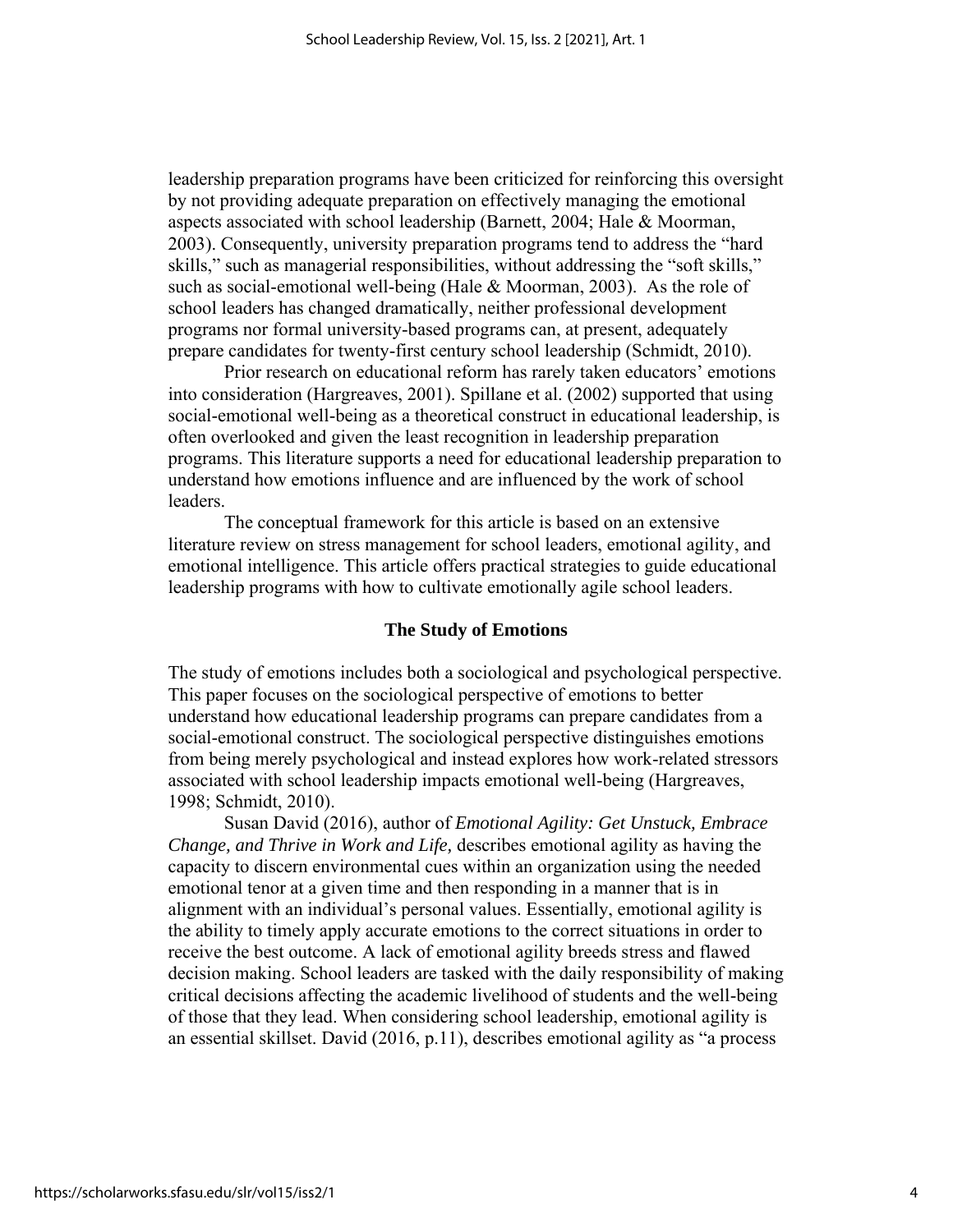that allows you to be in the moment…[it] isn't about ignoring difficult emotions and thoughts. It's about holding those emotions and thoughts loosely, facing them courageously and compassionately, and then moving past them to make big things happen in your life." For some, this level of agility takes years of experience to develop; however, for others, emotional agility is an innate ability. Possessing a solid capacity for emotional agility is critical for effective leadership.

It is also important to emphasize the difference between agility and adaptability. Being adaptable involves a willingness to adjust to expected and unexpected change, whereas agility involves adjusting to change. (David  $\&$ Congleton, 2013). Leadership agility is classified in two categories: behavioral and emotional. Most school leadership programs focus on preparing candidates for behavioral agility with little emphasis on emotional agility.

Emotional agility, first introduced by the Harvard Business Review (David & Congleton, 2013) is closely aligned with the concept of emotional intelligence. Although similar, the two concepts are not exact nor are they mutually exclusive. Emotional intelligence, popularized by Daniel Goleman (1995), focuses on selfawareness, motivation, self-regulation, and social skills. As explained by Phipps and Prieto (2017, p. 57), "emotional intelligence refers to one's ability to recognize and manage one's emotions, as well as the emotions of others, as one engages in behavior that demonstrates this emotional understanding." According to research, "Leaders with emotional intelligence are more likely to build and maintain strong working relationships that are built on trust and respect, facilitating greater employee satisfaction, engagement, motivation, commitment, creativity, and performance" (Phipps & Prieto, 2017, p.57). The intersection of emotional intelligence and emotional agility impacts the ability of school leaders to be emotionally resilient during crisis situations.

Emotional intelligence involves the ability to be emotionally aware and in control whereas emotional agility focuses on approaching experiences mindfully and productively. Similar to emotional intelligence, emotional agility requires an individual to be aware of their emotions, but it does not place emphasis on either suppressing or controlling these emotions. These two concepts intersect because emotional intelligence influences emotional agility. While both are essential for effective leadership, emotional agility is most relevant for the context of this discussion.

#### **Mindfulness in a School Leadership Construct**

Mindfulness is a mental state achieved by focusing one's awareness on the present moment while calmly acknowledging and accepting feelings, thoughts, and bodily sensations. Jon Kabat-Zinn (2003, p. 145) provides an operational definition of mindfulness: "the awareness that emerges through paying attention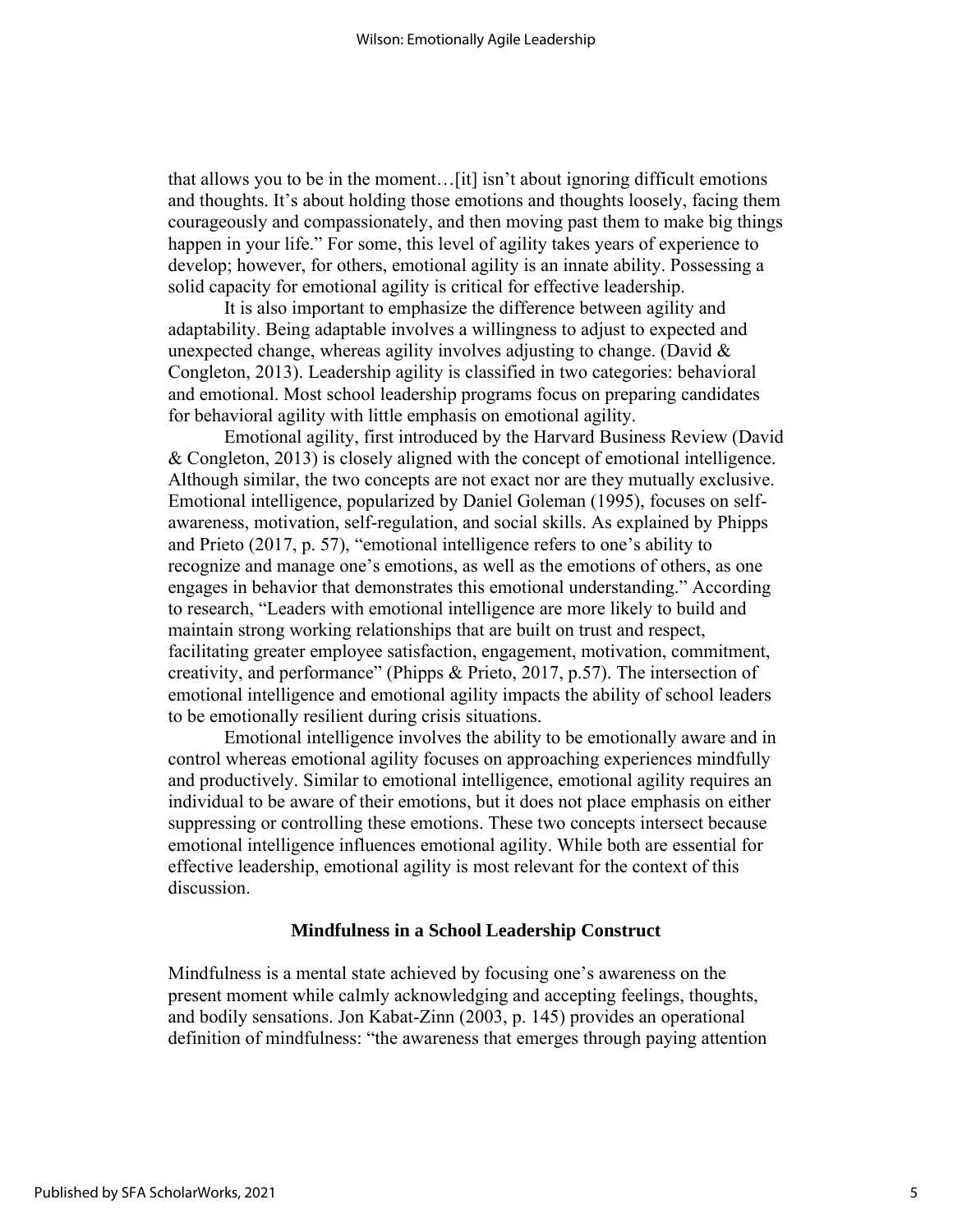on purpose in the present moment, and nonjudgmentally to the unfolding of experience moment by moment." Additionally, mindfulness is described as "The capacity to be fully aware of all that one experiences *inside the self* – body mind, heart, spirit – and to pay full attention to what is happening *around us* – people, that natural world, our surroundings and events" (Boyatzis & McKee, 2005, p. 113).

The conceptualization of mindfulness for educational leaders is grounded on the attitudinal foundations of mindfulness (Kabat-Zinn, 2003); emotional intelligence (Goleman, 2000); social intelligence (Goleman & Boyatzis, 2008); resonant leadership (Boyatzis & McKee, 2005); and neuroscience (Davidson, 2012). Furthermore, although there is limited literature on integrating mindfulness in educational leadership preparation, there is extensive research on the combination of mindfulness constructs with emotional intelligence, social intelligence, and resonant leadership (Browne et al., 2003; Glass et al., 2000; Grubb & Flessa, 2006; Hawk & Martin, 2011; Mahfouz, 2017; Petzko, 2008; Wells, 2015).

There is also a direct correlation between the foundational aspects of mindfulness and effective leadership behaviors and dispositions. Although not explicitly expressed, many of the educational leadership professional dispositions identified in seminal work by Wilson et al. (2020) are supported by mindfulness practices. Table 1 below illustrates corrections between professional dispositions for school leaders and mindfulness. Professional dispositions are defined as personal qualities or characteristics, such as interests, values, beliefs, attitudes, and modes of adjustments that are possessed by individuals which are reflected in outwardly actions and interactions with others (Borko et al., 2007; Taylor & Wasicsko, 2000).

Empirical research by Wilson et al. (2020) suggested that educational leadership programs should integrate professional dispositional development into their coursework. The research of Wilson et al. (2020) also included the development of a valid and reliable educational leadership disposition assessment (EDLDA), which has proven to be successful in university preparation programs throughout the United States. It is imperative to also consider that many educational leadership programs refer to the national professional standards when determining which dispositions to assess programmatically (Green et al., 2011). Although the current national standards for educational leadership programs (NELPS) do not specifically delineate dispositions in nature, professional dispositions are characterized and undergirded by mindfulness in Standard 2: Ethics and Professional Norms, Standard 3: Equity, Inclusiveness, and Cultural Responsiveness, and Standard 5: Community and External Leadership (National Policy Board for Education Administration, 2018; Wilson et al., 2020).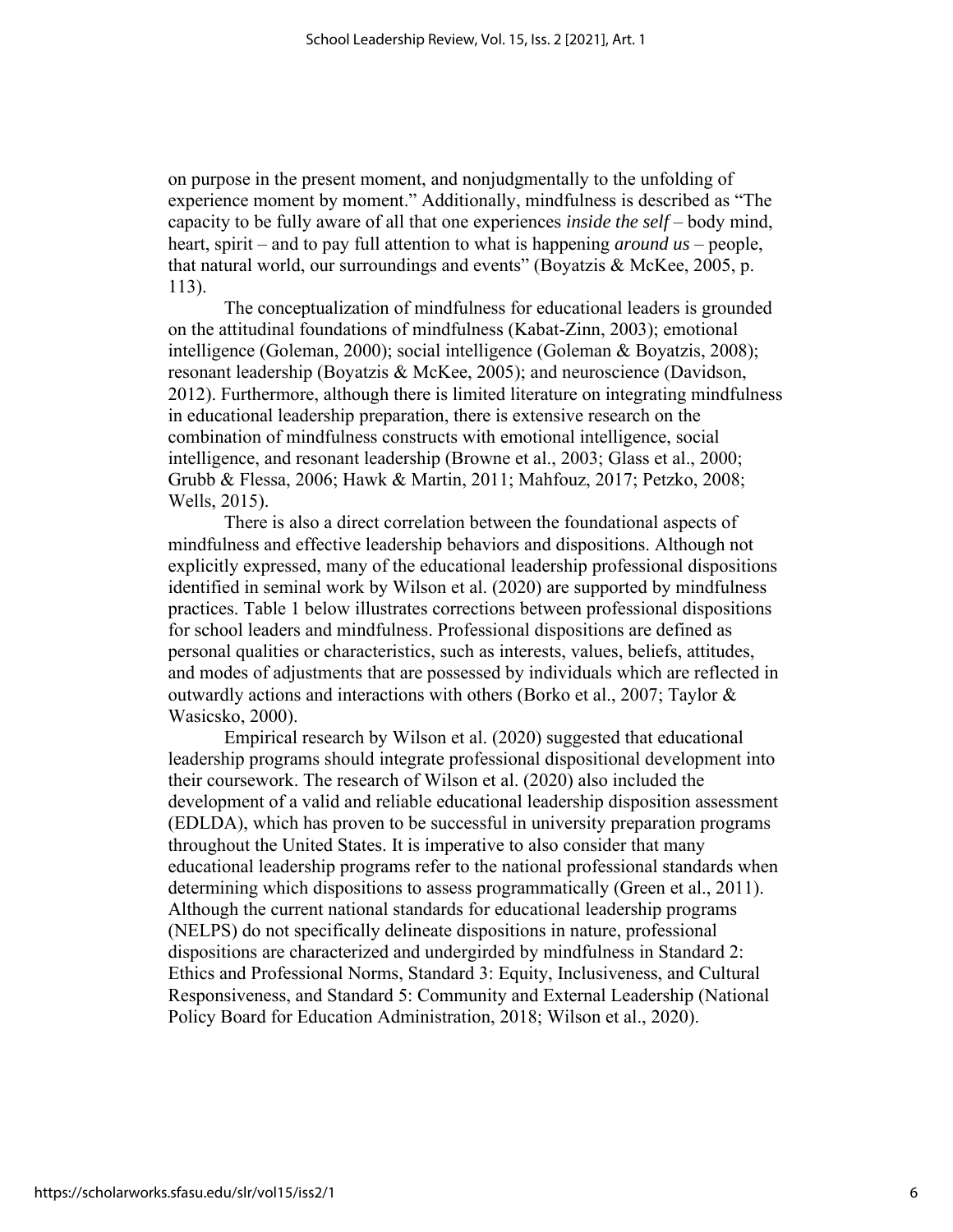As suggested by research, cultivating a "habit of mind" is an imperative disposition to cultivate during school leadership preparation (Roeser et al., 2012). Habits of mind are defined as "those dispositions toward behaving intelligently when confronted with problems, the answers to which are not immediately known" (Costa & Kallinick, 2011, p. 1). As a school leader, such habits include being aware of and reflecting on current, present, and past experiences in a nonjudgmental manner, demonstrating flexibility and appropriate responsiveness when problem solving, effective regulation of emotions, resiliency during difficult times, and demonstrating empathy and compassion towards others (Jennings  $\&$ Greenberg, 2009; Roeser, 2012).

Table 1

| Mindful Leadership                                                                                  |
|-----------------------------------------------------------------------------------------------------|
|                                                                                                     |
| Demonstrates personal accountability for one's self as                                              |
| evidenced by modeling behaviors of high expectations                                                |
| Possesses an ability to create positive and professional                                            |
| relationships with faculty, staff, and students by supporting                                       |
| others within and outside of their presence                                                         |
| Demonstrates dedication towards building positive                                                   |
| relationships with community stakeholders                                                           |
| Creates a climate of respect and rapport amongst faculty, staff,<br>and students                    |
| Demonstrates a growth mindset towards challenging tasks                                             |
| Anticipates and responds in a positive manner at all times                                          |
| Listens to understand conflict before acting or offering a<br>resolution                            |
| Demonstrates accountability for one's own behavior                                                  |
| Accepts personal and professional accountability for the<br>educational processes of the school     |
| Promotes academic, social, and emotional success for all                                            |
| students                                                                                            |
|                                                                                                     |
| Differentiates leadership based on the different needs of those                                     |
| being led                                                                                           |
| Demonstrates a level of maturity to self-reflect on strengths                                       |
| and weaknesses                                                                                      |
| Is able to accurately self-assess to identify weaknesses in order<br>to improve leadership capacity |
|                                                                                                     |

| Educational Leadership Professional Dispositions Connected to Mindful |  |  |
|-----------------------------------------------------------------------|--|--|
| Leadership                                                            |  |  |

Source: Wilson et al., 2020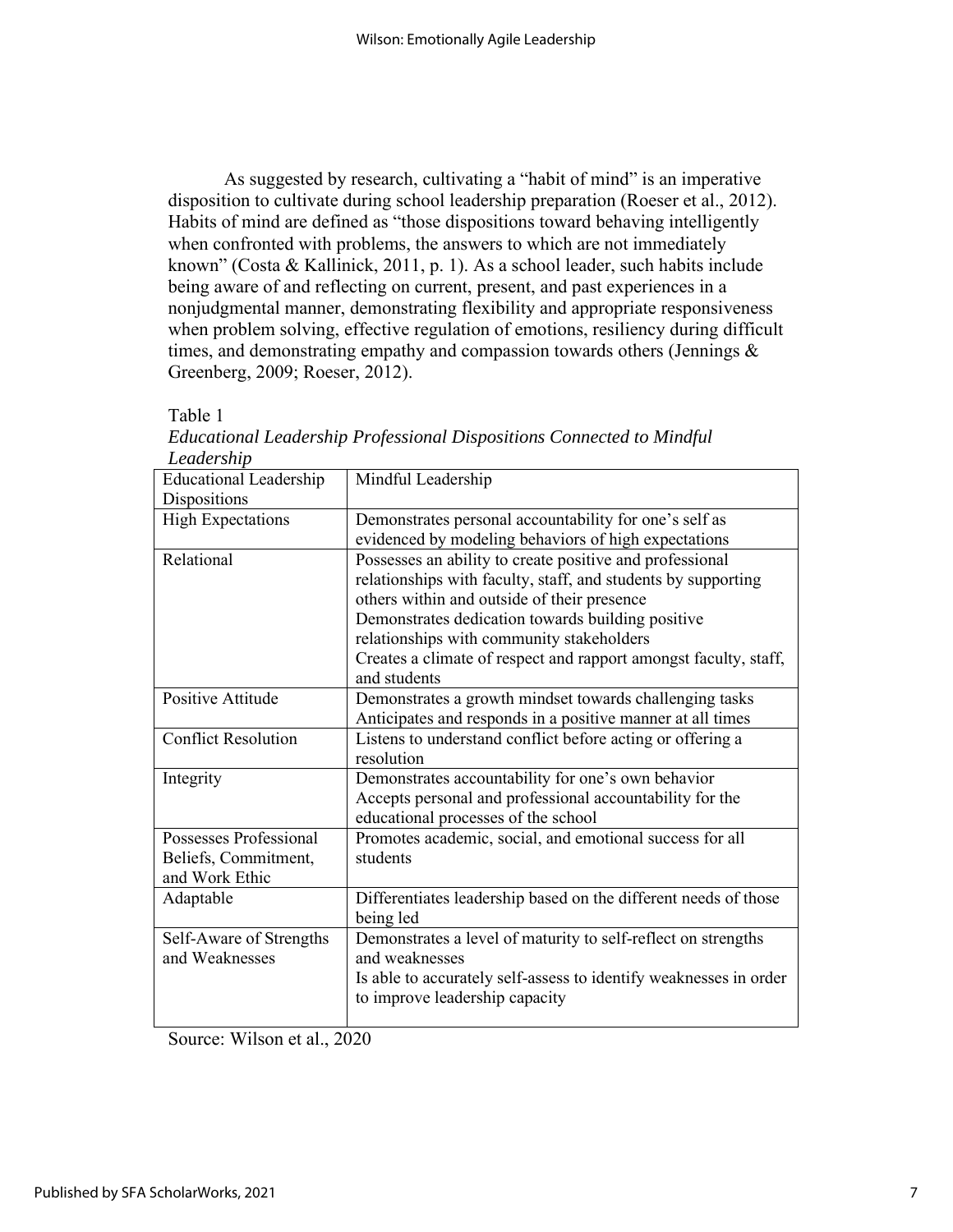The benefits of mindfulness are difficult to ignore when considering how this practice can be beneficial for school leadership preparation. Mindfulness increases alertness by reducing the likelihood of getting distracted by an array of wandering thoughts. Furthermore, mindfulness allows individuals to accept their emotional responses in order to effectively self-regulate (Kudesia & Tashi Nyiman, 2015). McKee et al. (2008, p. 45) identify the benefits of mindfulness: "People who deliberately practice mindfulness are consciously self-aware and self-monitoring; they are open and attentive to other people and to the world around them."

Mindfulness practices have been shown to yield many physical, psychological, and emotional benefits, including decreased stress, improved health, mental flexibility, increased attention, decreased anxiety, blood pressure, depression, increased immunity, compassion, empathy, and emotional regulation (Baer, 2015; Grossman et al., 2004; Jha et al., 2007). Kearney et al. (2013) posited a significance between school leaders who engaged in mindfulness and student achievement. As referenced in Figure 1, Kearney et al. (2013) developed this concept map to emphasize the importance of having adequate time to reflect, build relationships with others, and engage in perpetual renewal as it relates to mindfulness practices.



Source: Kearney et al., 2013

Adding to the mindfulness concept reflected in Figure 1, Jennings and Greenberg (2009) argued the importance of the pro-social classroom model which stresses the correlation between educators' social and emotional well-being and its impact on student achievement. The pro-social model suggests that healthy

Figure 1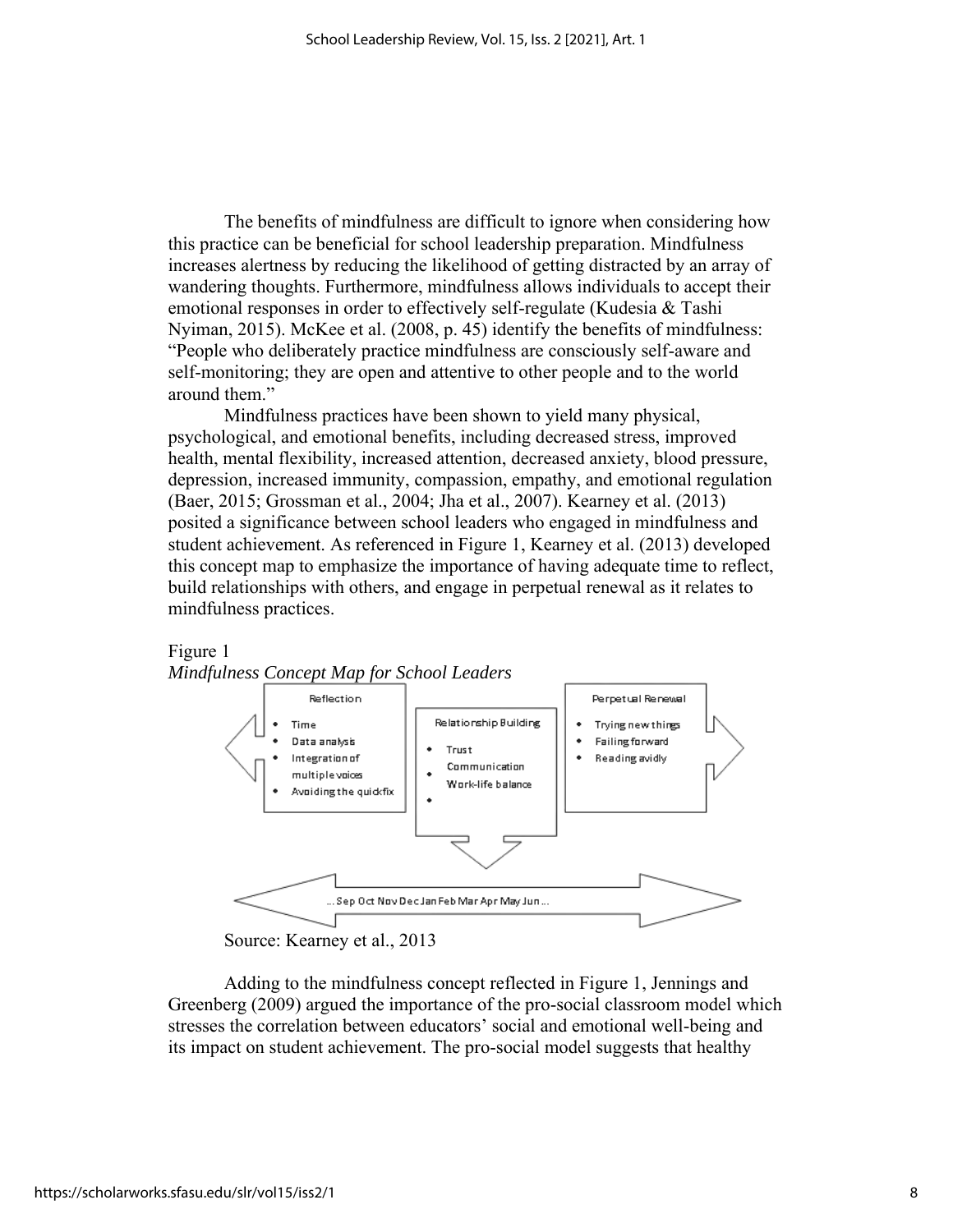teacher-student relationships are critical to the overall success of student academic outcomes and socio-emotional well-being.



### Figure 2 *Pro-Social Classroom Model*

Source: Jennings and Greenberg, 2009

While the benefits of mindfulness are widely supported by the literature, the downside of not applying mindfulness practices as a school leader can be detrimental to one's leadership capacity. Boyatzis and McKee (2005) explained that effective school leaders can slip into the "sacrifice syndrome" due to repeated cycles of stress. The sacrifice syndrome includes ineffective attempts to cope with stress such as overreacting, blaming, or acting out of character. (Boyatzis & McKee, 2005).

Research on professional-based mindfulness has grown exponentially in recent years and is most evident in professional settings outside of education. Over the past 30 years, large corporations such as Target, Google, General Mills, Ford Motor Company, Facebook, and Twitter have integrated mindfulness programs for their employees (Hunter, 2013). Although significant research points to the benefits of mindfulness and its impact on possessing strong personal dispositional characteristics, this evidence is minimal in educational leadership standards, university courses, licensing requirements, and professional development for school leaders (Berson & Oreg, 2016; Louis & Murphy, 2017; Pijanowski et al., 2009). Professional dispositions are reflected in the CAEP national standards; however, the standards are not inclusive of a social-emotion construct, as discussed in this article (National Policy Board for Education Administration, 2018).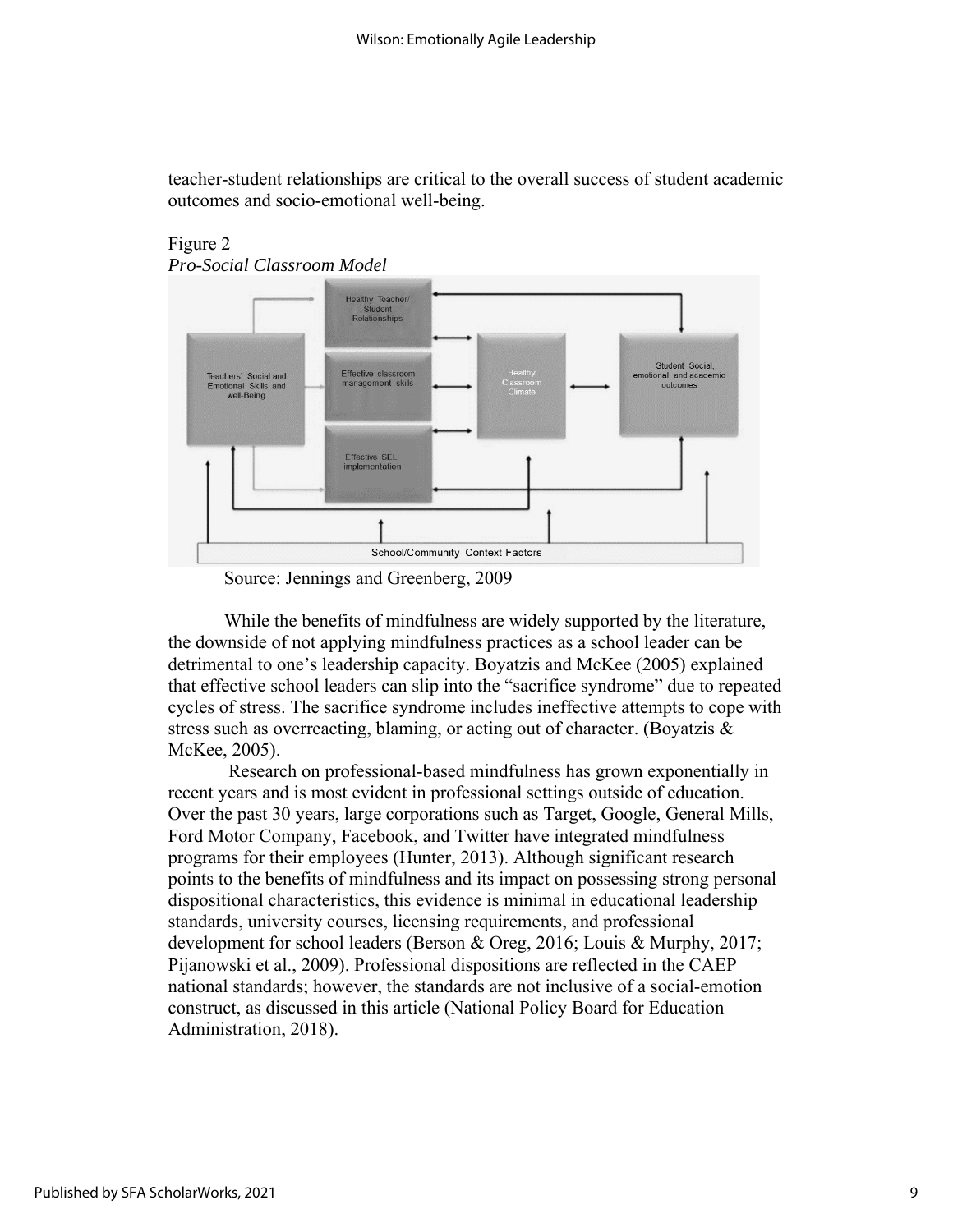#### **Mindfulness in Educational Leadership Preparation**

Educational leadership preparation programs are now, more than ever before, key factors in preparing school leaders for crisis management. During leadership preparation, it is imperative that candidates have opportunities to safely engage in discussions, activities, and simulations involving the nature of emotions as discussed in the literature. School leadership preparation programs must be intentional about engaging candidates in meaningful discussions about the changing, challenging, and complex landscape of education so that candidates are better prepared to manage the demanding role of school leadership which has proven to be both emotionally exhilarating and dangerously debilitating.

One model proven to be successful is the Cultivating Awareness and Resilience in Education (CARE) program. CARE is a mindfulness-based professional development program originally developed by Patricia Jennings, Christa Turksma, and Richard Brown at the Garrison Institute. CARE was originally established to support teachers by increasing self-awareness and reflective practices in order to effectively manage their emotional well-being (Mahouz, 2017).

CARE, which includes training on mindfulness, awareness, emotional skills, as well as caring and compassion skills, is based on the notion that educators need to be equipped with skills and strategies to facilitate a positive school climate conducive to student achievement (Jennings, 2011; Jennings et al., 2013; Schussler et al., 2016). CARE includes a variety of practices based on adult learning best practices such as direct instruction, small group discussion, dyadic interaction, reflection, role-playing, experiential exercises, and mindful awareness practices (Jennings et al., 2013; Mahouz, 2017). Pilot studies conducted with approximately 300 participants have proven the CARE program to be effective for teachers in a number of areas such as improvements in teachers' well-being, efficacy, burnout, mindfulness, physical symptoms often associated with stress and emotional regulation (Jennings et al., 2013; Mahouz, 2017). A more detailed explanation of the CARE components is reflected in Table 2.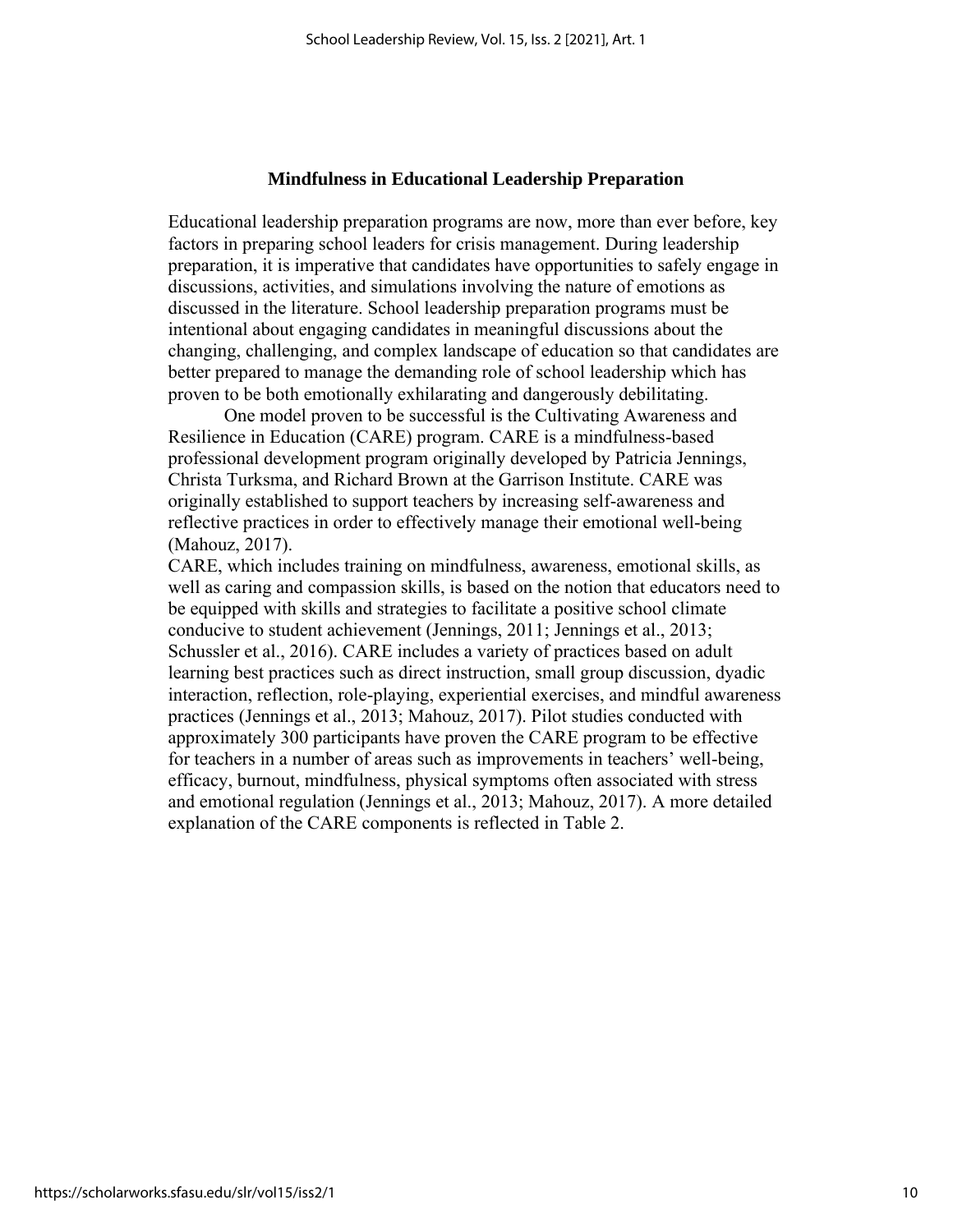## Table 2

# *CARE Program Components*

| Program Components               | Methods                                   |
|----------------------------------|-------------------------------------------|
| Emotion Skills Instruction (40%) | Introduction to emotions, purpose,        |
|                                  | universal expressions, relevant brain     |
|                                  | research                                  |
|                                  | How emotions affect teaching and          |
|                                  | learning                                  |
|                                  | Didactic information about                |
|                                  | "uncomfortable" or negative emotions      |
|                                  | including physiological, cognitive and    |
|                                  | behavioral responses                      |
|                                  | Didactic information about "comfortable"  |
|                                  | or positive emotions including            |
|                                  | physiological, cognitive and behavioral   |
|                                  | responses                                 |
|                                  | Exploring bodily awareness of emotions    |
|                                  | Exploring individual differences in       |
|                                  | emotional experiences                     |
|                                  | Practice using mindful awareness and      |
|                                  | reflection to recognize and manage strong |
|                                  | emotions                                  |
| Stress Reduction Practices (40%) | Body awareness reflection                 |
|                                  | Basic breath awareness practice           |
|                                  | Mindfulness of thoughts and emotions      |
|                                  | practice                                  |
|                                  | Mindful movement practices (standing,     |
|                                  | walking, stretching, centering)           |
|                                  | Practice maintaining mindful awareness in |
|                                  | front of a group                          |
|                                  | Role plays to practice mindfulness in the |
|                                  | context of strong emotion related to a    |
|                                  | challenging classroom situation           |
| Compassion Practices (20%)       | "Caring practice": a series of guided     |
|                                  | reflections focused on caring for self,   |
|                                  | loved one, colleague, challenging person  |
|                                  | Mindful listening partner practices: one  |
|                                  | person reads a poem or talks about a      |
|                                  | problem, partner listens mindfully,       |
|                                  | practicing presence and acceptance        |

Source: Jennings *et al*., 2013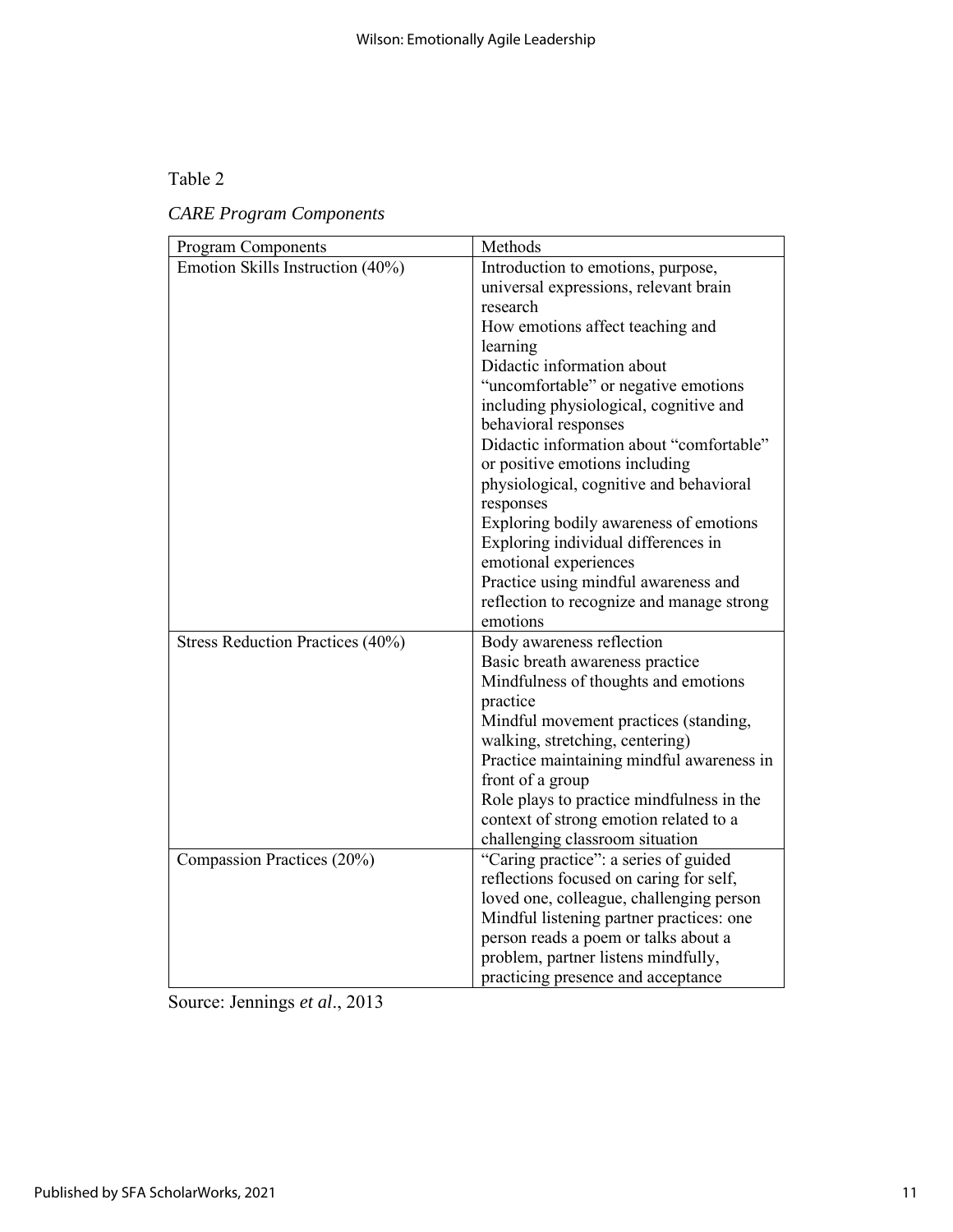The CARE program was recently studied with principals in a rural school district in central Pennsylvania. CARE for School Leaders involved 20 hours of group training over four weeks with a booster session four weeks after implementation. After completing the program, principals reported improvements in leadership skills, relationships, self-care, increased self-awareness, ability to regulate emotions, self-management, and self-compassion. Although these findings are promising, further research is needed to investigate the effects of mindfulness programs for school leaders by examining its links to teacher and student well-being and school climate (Mahouz, 2017).

CARE is only one of several mindful programs for educators. However, just as with CARE, well-documented programs tend to cater to K-12 classroom teachers, leaving a void in mindfulness integration for current and future school leaders. As stated previously, one way to orient rising school leaders about mindfulness practices and its beneficial impact on effective leadership is through university educational leadership preparation programs. Dr. Caryn Wells, Professor at Oakland University's School of Education and Health Services, has successfully integrated mindfulness training into her university coursework. **Self-Regulation** 

Self-regulation, a form of mindfulness, refers to "how people manage stress, how much energy we expend, and how well we recover (Shanker, 2013, pg. 5)." Because unrelenting stress is a byproduct of the modern-day principalship, it is important that educational leadership programs include curricula focused on healthy and productive approaches to managing stress during crises. School leadership literature exploring coping approaches for work-induced stressors has traditionally focused on reactive strategies as opposed to proactive methods for effective emotional responses during crises (Austin et al., 2005; Boyland, 2011; Mearns & Cain, 2003; Van der Merwe & Parsotam, 2012). The literature also suggest that school leaders positively impact school-level outcomes by promoting a culture of caring. Highly self-aware leaders who possess clear goals and values are able to cultivate these same characteristics in others within their schools (Avolio & Gardner, 2005). An effective self-regulator pays attention to tasks, persists through difficulties, demonstrates flexibility, and is confident that additional effort will lead to positive outcomes (Schunk, 2005). Literature points towards self-regulation as an effective approach to maintaining emotional agility (Shanker, 2016). To effectively prepare rising school leaders for workinduced and crisis-triggered stress, the following self-regulatory practices, recommended by Shanker (2016), can be included in educational leadership coursework.

**Reframe behavior:** Asking "why and why now?" can help mitigate and understand emotions and reactions. The goal of reframing behavior is to manage emotions and reactions effectively and responsibility, without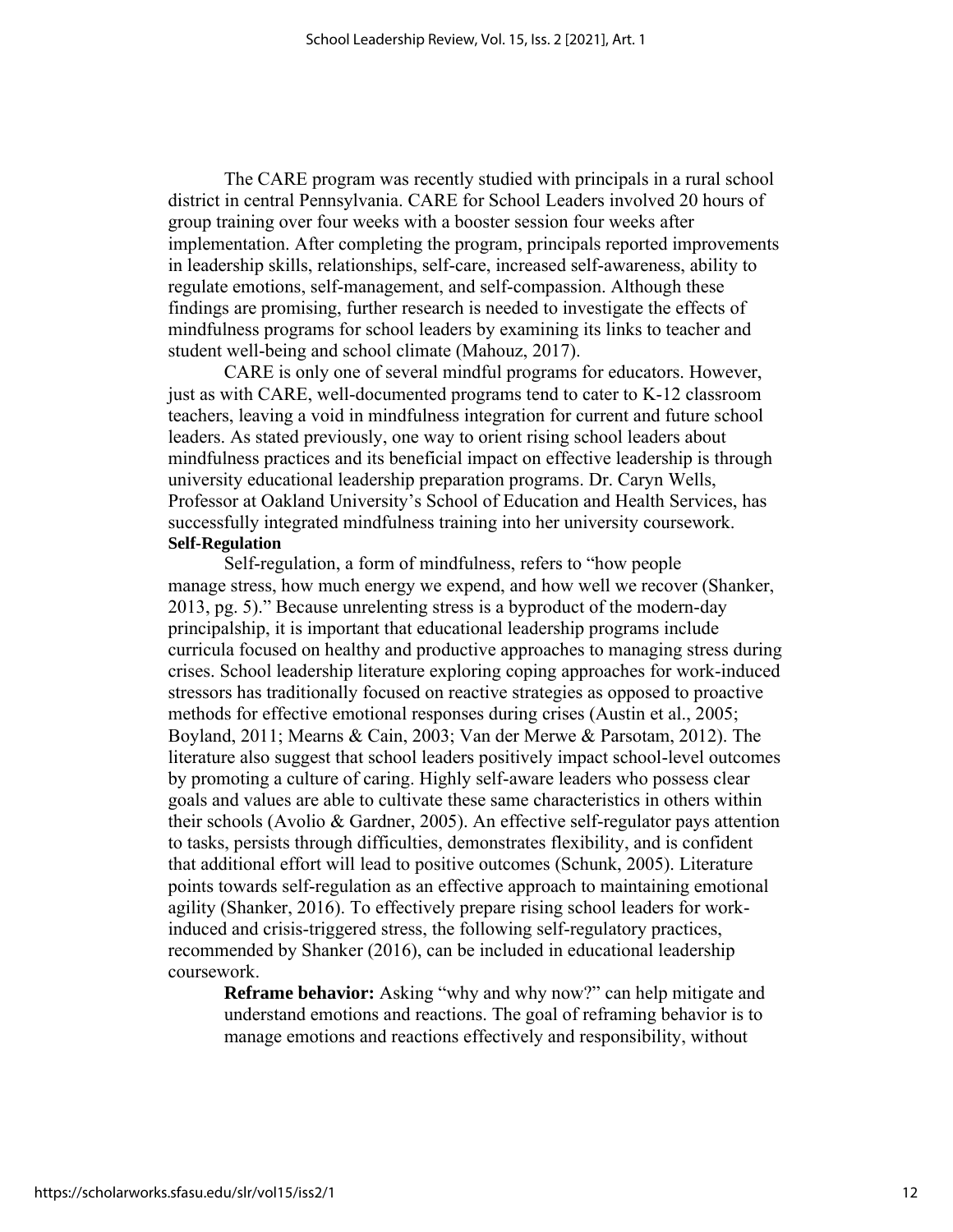engaging in ineffective decision-making practices. Furthermore, sometimes busyness is perceived as an indicator of importance, power, and worth. Reframing perceptions of busyness and its impact can help school leaders with time-management, as well as efficiently addressing priorities.

**Recognize the stressors:** On any given day, school leaders are flooded with stressors from multiple sources simultaneously. Taking time to frequently recognize stressors creates an opportunity to address them. **Reduce stressors:** The goal of reducing stressors is not to eliminate all existing stress. For example, eustress, which is considered good stress, can promote active engagement and productivity. However, learning mechanisms to reduce distress (bad stress) is critical for school leaders in order to reduce burn-out, increase job satisfaction, and maintain retention (Boyland 2011; Dicke et al., 2015). Additionally, school leadership preparation programs can put their candidates at an advantage by teaching the importance of work-life balance, which is considered a proactive selfregulation approach. Maintaining work-life balance for school leaders involves putting effort into changing the work environment so that potential stress can be avoided or diminished (Aspinwall & Taylor, 1997; Greenglass & Fiskebaum, 2009).

**Respond:** School leadership programs can train candidates to develop personal strategies to promote restoration and resilience. Developing a personal toolbox of self-regulation strategies is another pro-active response to stress.

#### **Recommendations for Educational Leadership**

Cultivating the social and emotional well-being of principals is integral to effective school leadership and impacts a leader's ability to achieve and maintain a welcoming school climate. Educational leadership preparation programs can increase their effectiveness by including social-emotional competencies that prepare future school leaders for crisis management situations, such as COVID-19. School leaders usually do not take the necessary time for self-care, nor is it something that is heavily promoted within the profession. For this reason, it is imperative that leadership preparation programs consider the following recommendations.

• Support and cultivate a culture of self-care for school leaders. Principals should not be made to feel guilty for taking time to attend to their own well-being.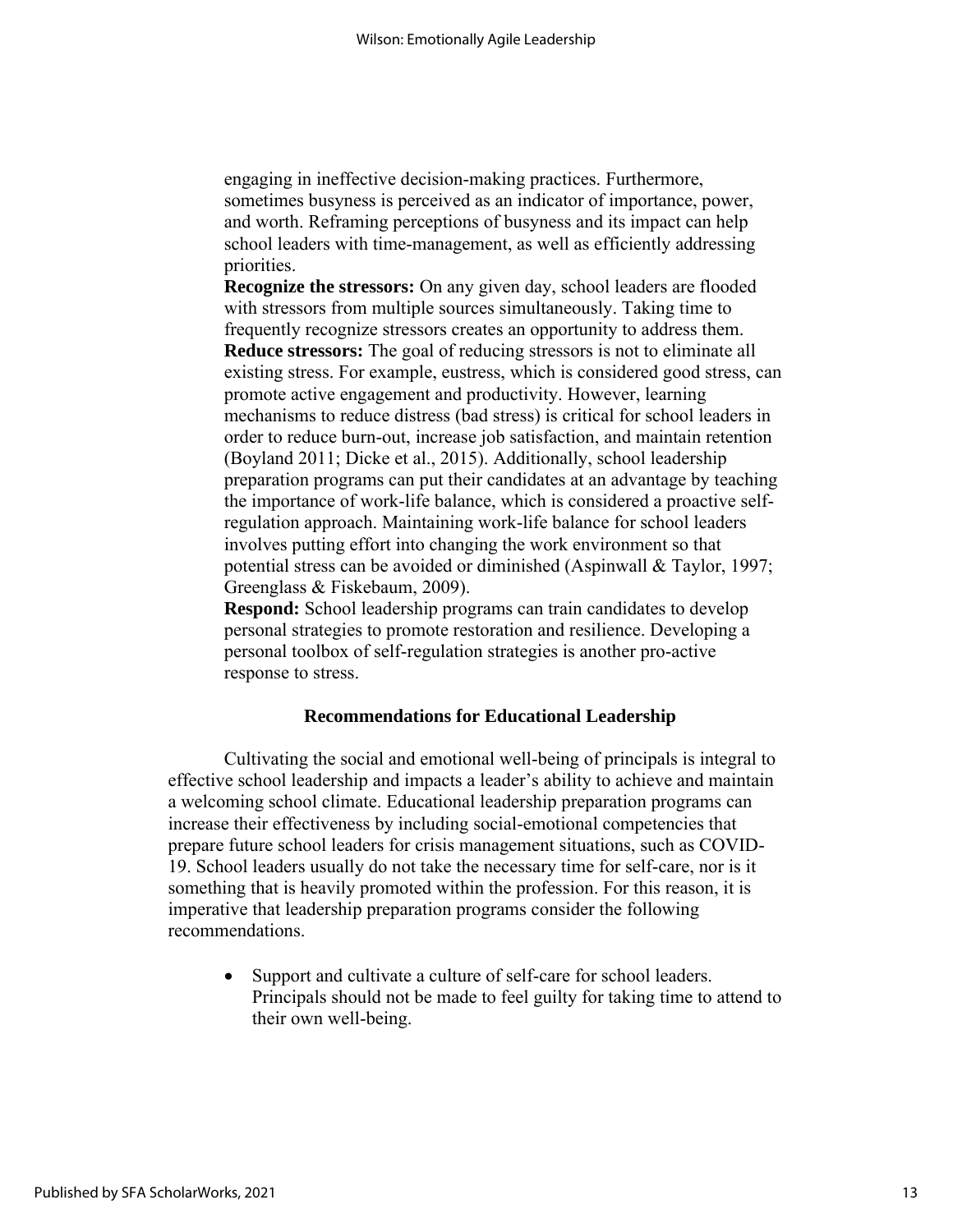- Include the well-being of school leaders in standards for effective leadership by integrating social-emotional leadership competencies within coursework.
- Integrate social emotional practices into coursework where candidates can learn mindfulness and stress management techniques such as mindful listening, mindful walking, centering, wait time, breathing, and self-compassion practices.
- Promote networks for collaboration with local school districts that are inclusive of coaching and mentoring for rising school leaders.
- Facilitate collaborative models of learning where candidates are able to study real-life and situational dilemmas associated with school leadership and crisis management.

Because principals do not usually take a lot of time for self-care, we emphasized it as important. We also focused on several practices such as setting intentions, checking their emotional elevators, mindful listening, mindful walking, centering, wait time, awareness of scripts, breathing and self-compassion practices. As principals are responding to the stressful demands of operating a school, it is important for these school leaders to learn to not be reactive in the moment. It can help to use these practices and be committed to have them become a habit.

## **Conclusion**

As a result of the COVID-19 pandemic and associated stresses, negative outcomes regarding the emotional well-being and retention for school leaders are emerging (Boyatzis & McKee, 2005; Brackett et al., 2018; Brackett et al., 2020; Farrace, 2020; Murphy, 2011; Sorenson, 2007). To mitigate these negative outcomes and prepare educators for future crises, educational leadership programs throughout the United Stated can engage current and emerging school leaders in interventions and trainings that focus on social-emotional well-being through the use of mindfulness practices, mindfulness-based programs, and self-regulatory practices. These interventions have been supported to cultivate emotional agility, emotional intelligence, social intelligence, and resonant leadership (Avolio & Gardner, 2005; Browne et al., 2003; Glass et al., 2000; Grubb & Flessa, 2006; Hawk & Martin, 2011; Mahfouz, 2017; Mahouz, 2018; Petzko, 2008; Schunk, 2005; Shanker, 2016; Wells, 2015).

To prepare school leaders for crisis related stress and outcomes, leadership coursework should focus on self-regulatory practices to include reframing behaviors, recognizing stressors, reducing stressors, and developing personal strategies to respond to stressors in order to promote restoration and resilience (Shanker, 2016). A variety of recommendations are provided to reduce the impact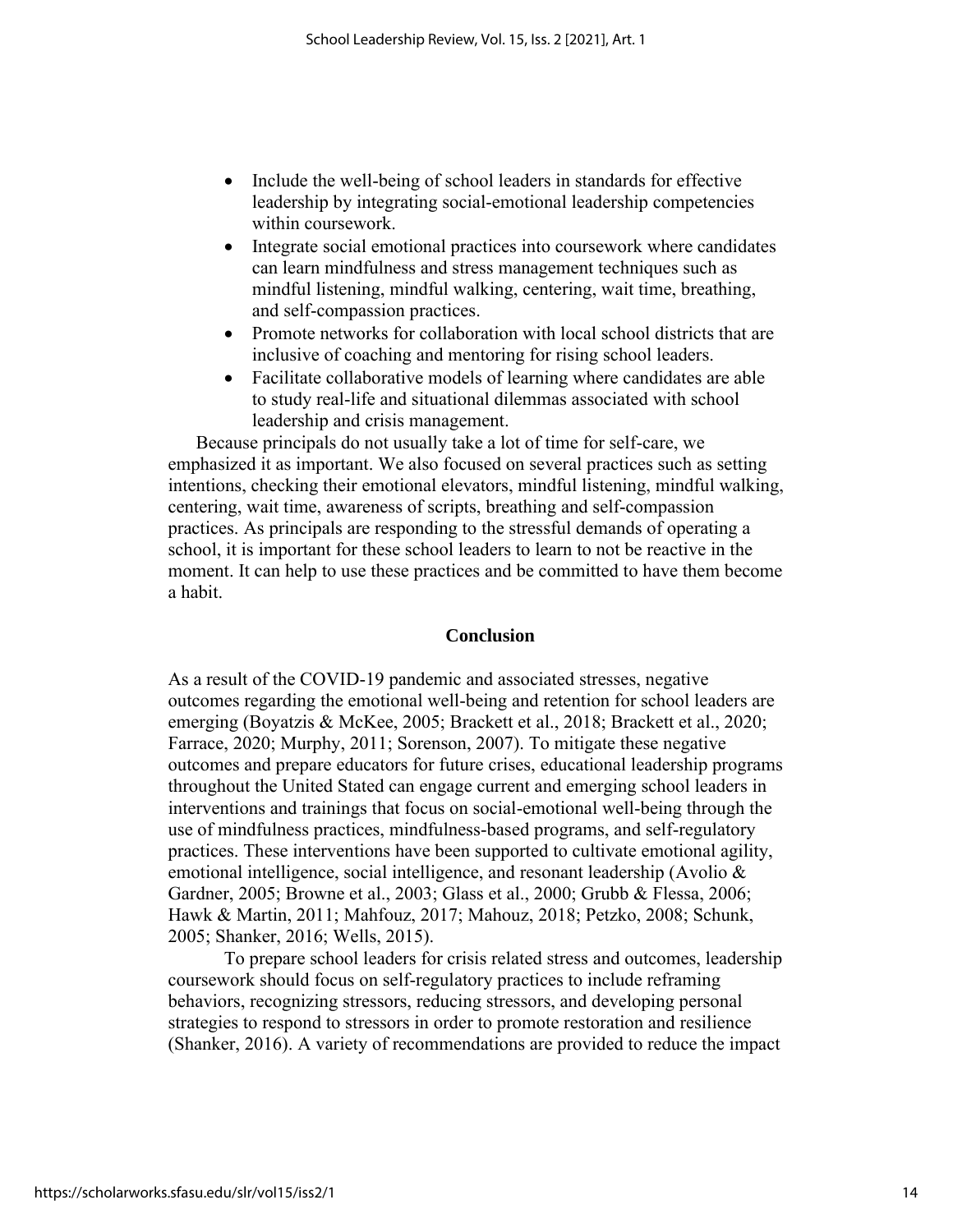of crisis induced stressors which emphasize self-care for school leaders, the development of social-emotional leadership competencies within coursework that focus on mindfulness as well as stress management techniques, building collaboration networks for the mentoring of rising school leaders, and facilitating collaborative models of learning.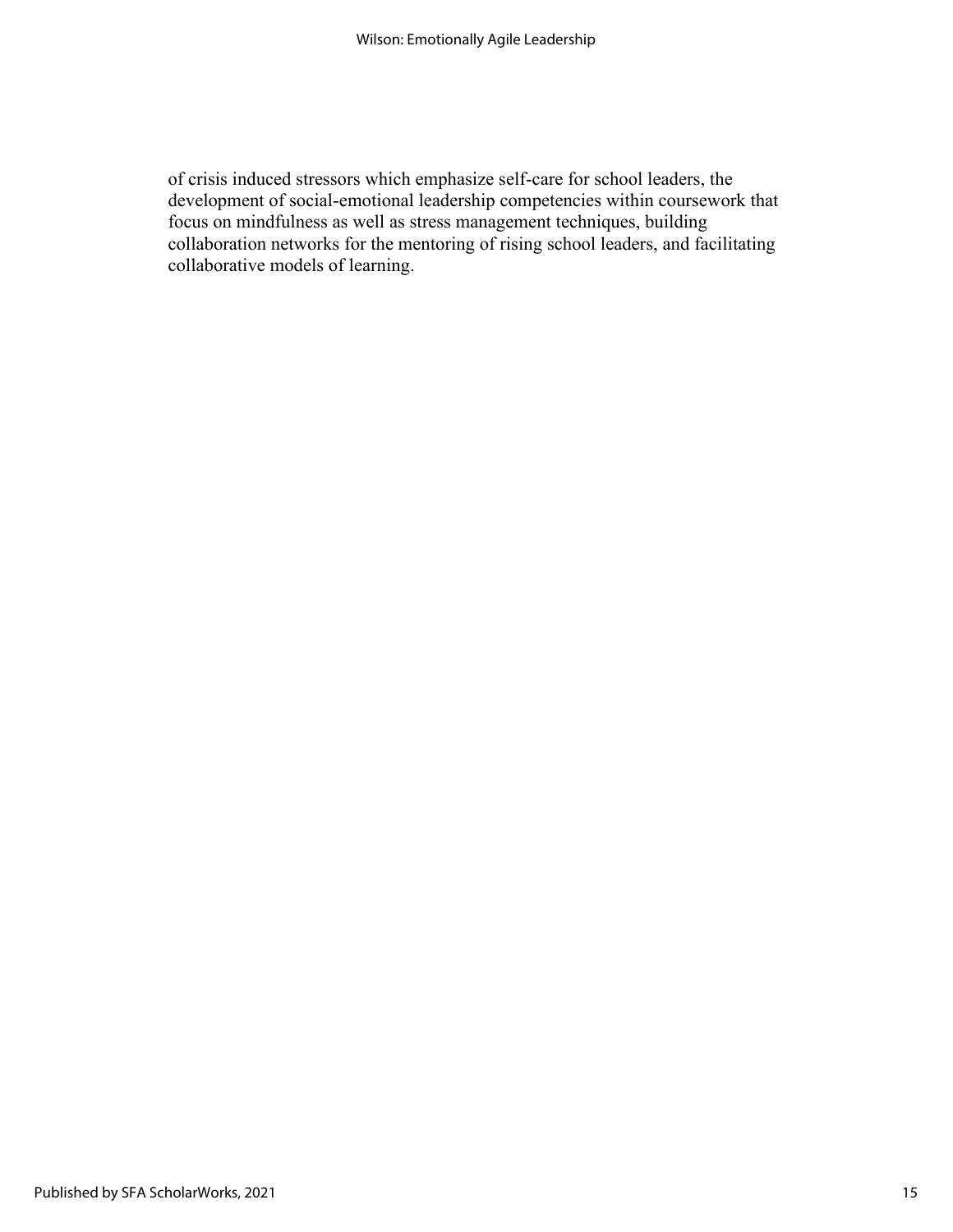## References

- Aspinwall, L.G., & Taylor, S.E. (1997). A stitch in time: Self-regulation and proactive coping. *Psychological Bulletin*, 121, 417–436.
- Austin, V., Shah, S., & Muncer, S. (2005). Teacher stress and coping strategies used to reduce stress. *Occupational Therapy International*, 12(2), 63–80.
- Avolio, B.J. and Gardner, W.L. (2005). "Authentic leadership development: getting to the root of positive forms of leadership", *The Leadership Quarterly*, Vol. 16 No. 3, pp. 315-338.
- Baer, R. (2015). Ethics, values, virtues, and character strengths in mindfulnessbased interventions: A psychological science perspective. *Mindfulness*, 6(4), 956–969.
- Berson, Y. and Oreg, S. (2016), "The role of school principals in shaping children's values", *Psychological Science*, Vol. 27 No. 12, pp. 1539-1549.
- Borko, H., Liston, D., & Whitcomb, J. (2007). Apples and fishes: The debate over dispositions
- in teacher education. *Journal of Teacher Education, 58*, 359-364.
- Boyatzis, R., & McKee, A. (2005). *Resonant leadership*. Boston, MA: Harvard Business School Press.
- Boyland, L. (2011). Job stress and coping strategies of elementary principals: a statewide study. *Current Issues in Education*, 14(3), 1–11.
- Brackett, M. A., Floman, J. L., & Bradley, C. (2018). Emotion revolution for education leaders (survey). Unpublished data. Yale University.
- Brackett, M., Cannizarro, M., & Levy, S. (2020). The pandemic's toll on school leadership is palpable. Here's what is needed for a successful school year. Retrieved from: https://www.edsurge.com/news/2020-07-16-thepandemic-s-toll-on-school-leaders-is-palpable-here-s-what-s-needed-for-asuccessful-school-year.
- Brown, K. W., & Ryan, R. M. (2003). The benefits of being present: Mindfulness and its role in psychological well-being. *Journal of Personality and Social Psychology*, 84(4), 822-848. doi: 10.1037/0022-351484.4.822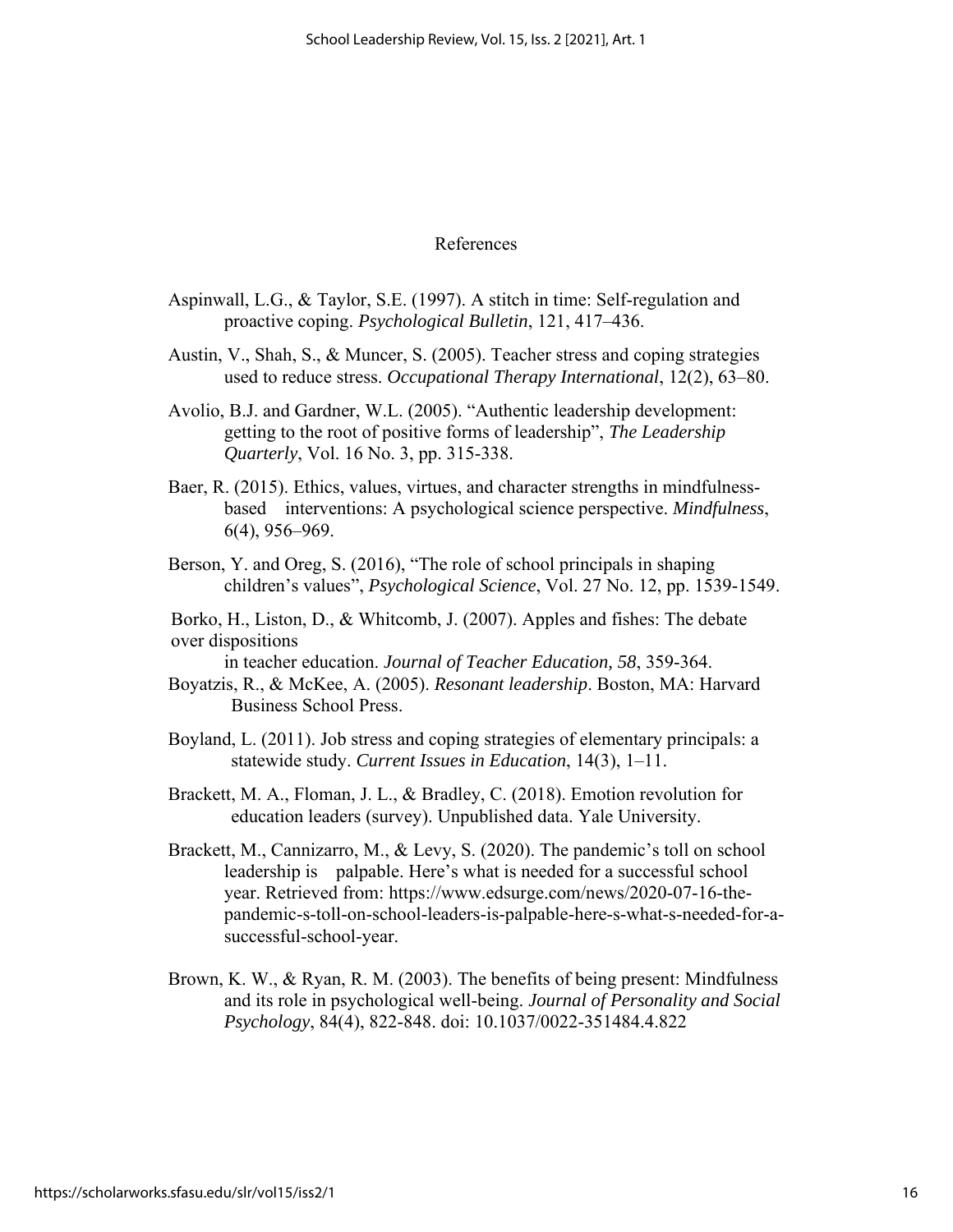- Costa, A. L., & Kallinick, B. (2020). Describing 16 habits of mind. Retrieved December 1, 2020, from https://www.habitsofmindinstitute.org.
- Cox, S. (2018). Tips for emotional agility. *Nursing Management*, 49(7), 54.
- David, S. A. (2017). *Emotional agility: get unstuck, embrace change, and thrive in work and life*. Great Britain: Penguin Life.
- David, S. and Congleton, C. (2013). Emotional agility. *Harvard Business Review*, November.
- Dicke, T., Elling, J., Schmeck, A., & Leutner, D. (2015). Reducing reality shock: The effects of classroom management skills training on beginning teachers. *Teaching and Teacher Education*, 48, 1–12.
- Farrace, B. (2020). Principals say pandemic conditions are accelerating their plans to leave the profession. Retrieved from: https://blog.nassp.org/2020/08/21/principals-say-pandemic- conditionsare-accelerating-their-plans-to-leave-the-principalship/
- Fink, D., & Brayman, C. (2006). School leadership succession and the challenges of change. *Educational Administration Quarterly*, 42, 62-89. doi:10.1177/0031316
- Fisher, Frey, & Lapp (2011). Focusing on the Participation and Engagement Gap: A Case Study on Closing the Achievement Gap. *Journal of Education for Students Placed at Risk*, 16: 56–64.
- Glass, T. E., Bjork, L., & Brunner, C.C. (2000). *The study of the American school superintendency 2000*. Arlington, VA: American Association of School Administrators.
- Golman, Daniel (1995). *Emotional Intelligence: Why It Can Matter More Than IQ*. New York. Bantam Books.
- Greenglass, E., & Fiskebaum, L. (2009). Proactive coping, positive affect, and wellbeing. Testing for mediation using path analysis. *European Psychologist*, 14(1), 29–39.
- Grubb, W. N., & Flessa, J. J. (2006). "A job too big for one": Multiple principals and other nontraditional approaches to school leadership. *Educational Administration Quarterly*, 42(4), 518-550. doi: 10.1177/0013161x06290641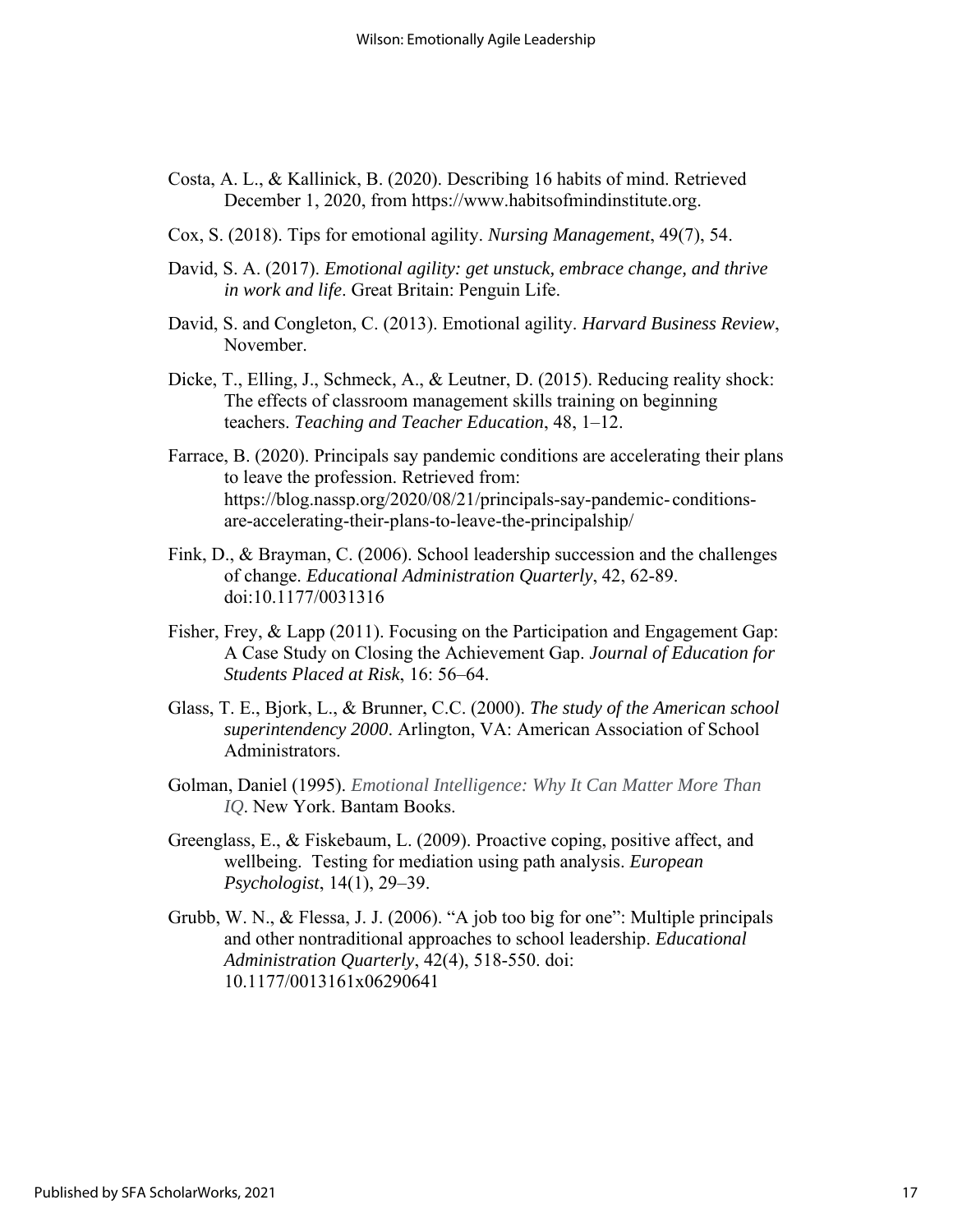- Grossman, P., Niemann, L., Schmidt, S., & Walach, H. (2004). Mindfulness based stress reduction and health benefits: A meta-analysis. *Journal of Psychosomatic Research*, 57(1), 35–43
- Hargreaves, A. (1998), The emotional politics of teaching and teacher development: with implications for educational leadership, *International Journal of Leadership in Education*, Vol. 1 No. 4, pp. 315-36.
- Hawk, N., & Martin, B. (2011). Understanding and reducing stress in the superintendency. *Educational Management Administration and Leadership*, 39(3), 364-389. doi: 10.1177/17411432039400.
- Hunter, J. (2013, April). Is mindfulness good for business? *Mindful Magazine*, 52- 59.
- Jennings, P. A., & Greenberg, M. (2009). The prosocial classroom: Teacher social and emotional competence in relation to child and classroom outcomes. *Review of Educational Research*, 79, 491–525.
- Jennings, P. A., Frank, J. L., Snowberg, K. E., Coccia, M. A., & Greenberg, M. T. (2013). Improving Classroom Learning Environments by Cultivating Awareness and Resilience in Education (CARE): Results of a Randomized Controlled Trial. *School Psychology Quarterly*. Advance online publication. doi: 10.1037/spq0000035
- Jha, A. P., Krompinger, J., & Baime, M. J. (2007). Mindfulness training modifies subsystems of attention. *Cognitive, Affective, & Behavioral Neuroscience*, 7(2), 109–119.
- Kearney, Kelsey, & Herrington. (2013). Mindful Leaders in Highly Effective Schools: A Mixed-method Application of Hoy's M-scale. *Educational Management Administration & Leadership,* 41(3), 316–335.
- Petzko, V. (2008). The perceptions of new principals regarding the knowledge and skills important to their initial success. *NASSP Bulletin*, 92(3), 242- 250. doi: 10.1177/0192636508322824
- Pijanowski, J. C, Hewitt, P.M, & Brady, K. P. (2009). Superintendents' perceptions of the principal shortage. *NASSP Bulletin*, 93, 85-93.
- Kimberly, J. (2016). Leaders Need Emotional Agility. *Business NH Magazine*, 33(5), 10.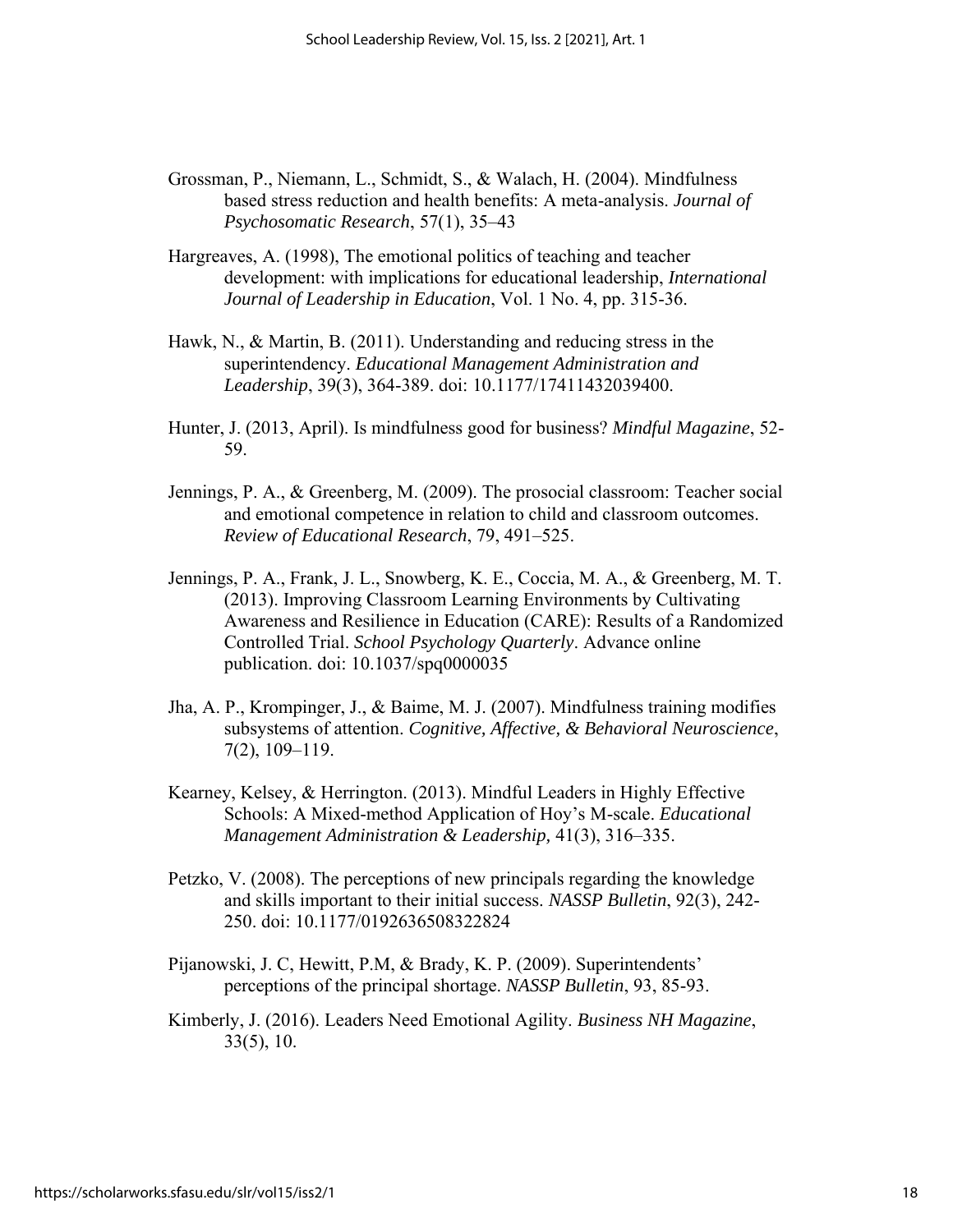- Kudesia, R. S., and V. Tashi Nyiman. 2015. "Mindfulness Contextualized: An Integration of Buddhist and Neuropsychological Approaches to Cognition." *Mindfulness,* 6(4), 910–925.
- Kuhfeld, Megan, James Soland, Beth Tarasawa, Angela Johnson, Erik Ruzek, and Jing Liu. (2020). Projecting the potential impacts of COVID-19 school closures on academic achievement. (EdWorkingPaper: 20-226). Retrieved from Annenberg Institute at Brown University, https://doi.org/10.26300/cdrv-yw05.
- Levin, S., Scott, C., Yang, M., Leung, M., & Bradley, K. (2020). Supporting a Strong, Stable Principal Workforce: What Matters and What Can be Done. Retrieved from: https://www.nassp.org/wordpress/wpcontent/uploads/2020/04/LPI-and-NASSP-Research-Agenda-Final-Report.pdf
- Louis, K.S. and Murphy, J. (2017). Trust, caring, and organizational learning: the leader's role, *Journal of Educational Administration*, Vol. 55 No. 1, pp. 103-126.
- Mahfouz, J. (2017). Mindfulness Training for School Administrators: effects on well-being and leadership. *Journal of Educational Administration*, Vol. 56 No. 6, pp. 602-619.
- Mearns, J., & Cain, J. E. (2003). Relationships between teachers' occupational stress and their burnout and distress: Roles of coping and negative mood regulation expectancies. *Anxiety, Stress & Coping: An International Journal*, 16(1), 71–82.
- McKee, A., Boyatzis R., & Johnston, F. (2008). *Becoming a resonant leader: Develop your emotional intelligence, renew your relationships, sustain your effectiveness*. Boston, MA: Harvard Business Press.
- Murphy, J. T. (2011, September). Dancing in the rain: Tips of thriving as a leader in tough times. *Phi Delta Kappan*, 93, 36-41.
- Phipps, S. T. A., & Prieto, L.C. (2017). Why Emotional Intelligence Is Necessary For Effective Leadership: Know the four reasons! *Leadership Excellence*, 34(6), 56-57.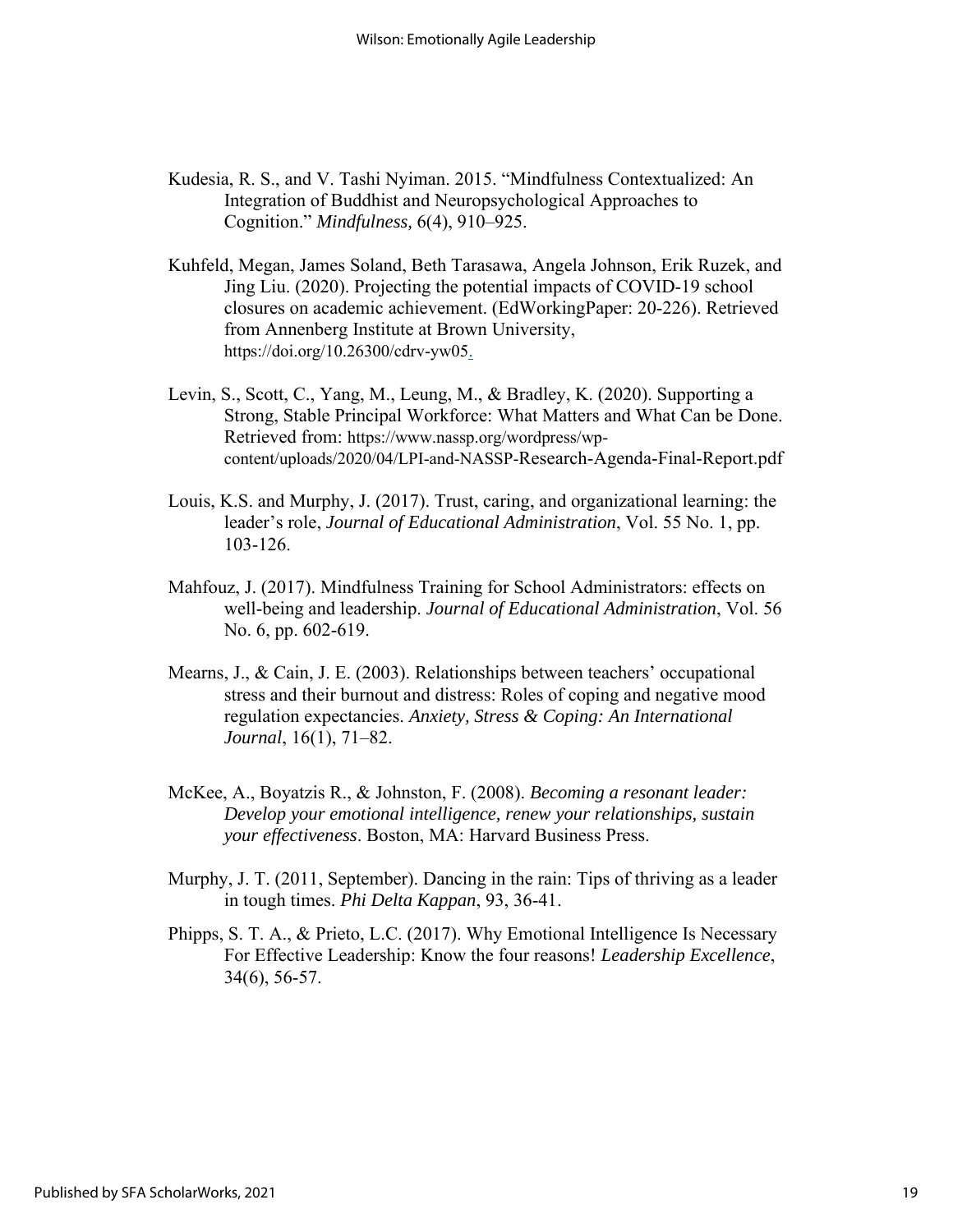- Pijanowski, J.C., Hewitt, P.M. and Brady, K.P. (2009), "Superintendents' perceptions of the principal shortage", *NASSP Bulletin*, Vol. 93 No. 2, pp. 85-95.
- Roeser R., Skinner E., Beers J., & Jennings, P. (2012). Mindfulness Training and Teachers' Professional Development: An Emerging Area of Research and Practice Child Development Perspectives. *The Society for Research in Child Development*. DOI: 10.1111/j.1750-8606.2012.00238.x
- Schmidt, M. (2010). Is There A Place For Emotions Within Leadership Preparation Programmes. *Journal of Educational Administration*, 48(5), 626-641. doi:10.1108/09578231011067776
- Shanker, S. (2013). *Calm, alert and learning: Classroom strategies for selfregulation*. Don Mills, Ontario, Canada: Pearson.
- Shanker, S. (2016). What is Shanker Self-Reg? Available at self-reg.ca/self-reg.
- Sorenson, R. D. (2007). Stress management in education: Warning signs and coping mechanisms. *Management in Education*, *21*(3), 10-13. doi:10.1177/089202607077985.
- Taylor, R., & Wasicsko, M. (2000). *The dispositions to teach*. Southern Region Association of Teacher Educators Conference. Lexington.
- Van der Merwe, H., & Parsotam, A. (2012). School principal stressors and a stress alleviation strategy based on controlled breathing. *Journal of Asian and African Studies*, 47(6), 666–678.
- Wells, C. M. (2013a). Educational leaders describe a job too big for one: Stress reduction in the midst of leading. *AASA Journal of Scholarship & Practice*, 10(3), 32-45.
- Wells, C.M. (2015). Conceptualizing Mindful Leadership in Schools: How the Practice of Mindfulness Informs the Practice of Leading. *Education Leadership Review of Doctoral Research*, 2(1) ISSN: 1532-0723.
- West, D. L., Peck, C. M., Reitzug, U. C., & Crane, E. A. (2014). Accountability, autonomy, and stress: Principal responses to superintendent change in a large US urban school district. *School Leadership & Management*, 34, 372-391. doi:10.1080/136324.2014.928683.